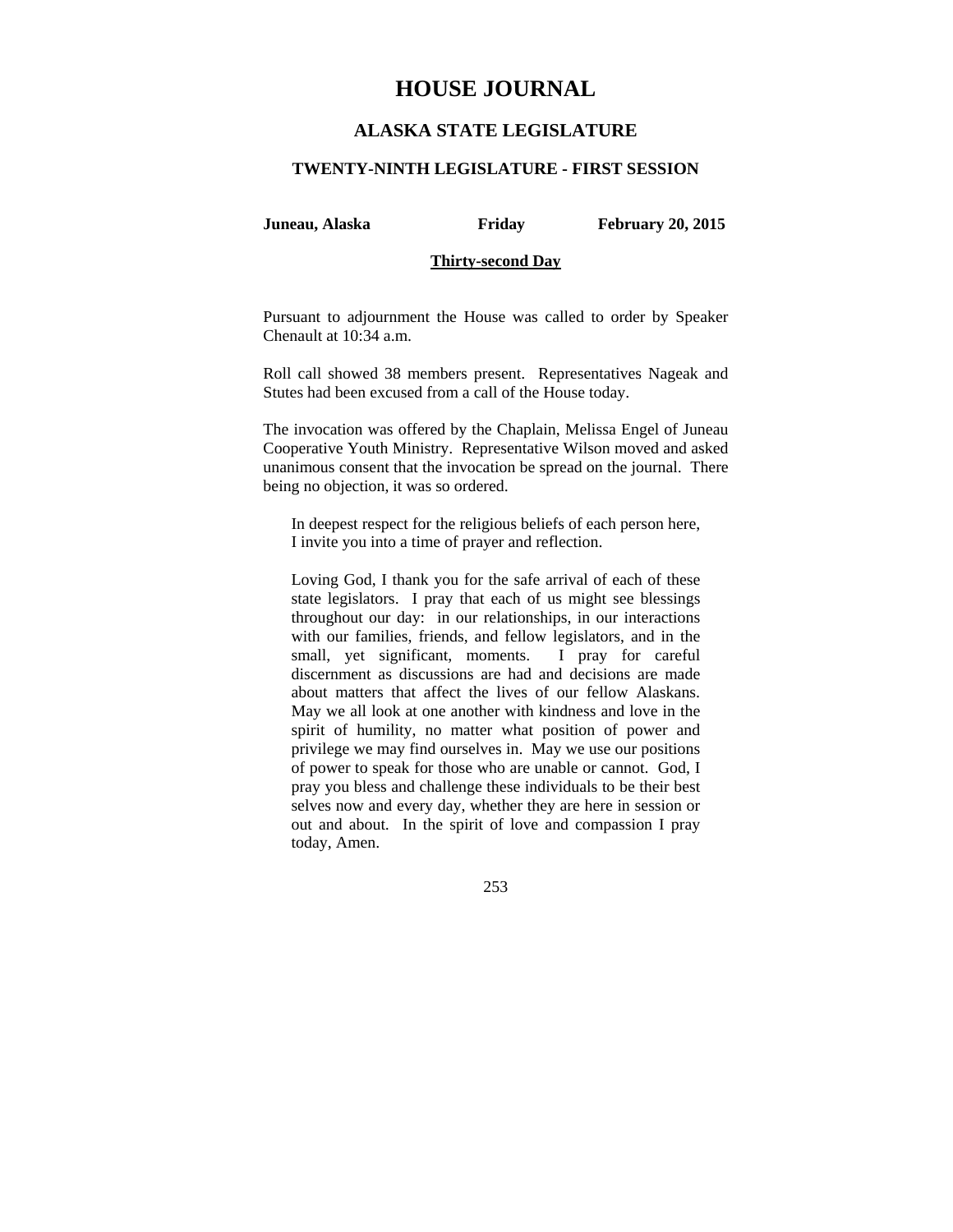The Pledge of Allegiance was led by Representative Hughes.

### **CERTIFICATION OF THE JOURNAL**

Representative Millett moved and asked unanimous consent that the journal for the 30th and 31st legislative days and Senate and House Joint Journal Supplement No. 5 be approved as certified by the Chief Clerk. There being no objection, it was so ordered.

### **MESSAGES FROM THE GOVERNOR**

A letter dated and received February 3, 2015, was read stating that, in accordance with art. III, sec. 26, Constitution of the State of Alaska [and AS 39.05.080], the Governor submits the following names for legislative confirmation of appointment to the positions noted.

The Speaker referred the following to the Education Committee:

#### **Board of Education and Early Development**

| Esther $\cos -$ Anchorage                  |                          |
|--------------------------------------------|--------------------------|
| Appointed: 3/1/2010                        |                          |
| Reappointed: 3/1/2015                      | Term Expires: $3/1/2020$ |
| Dr. Keith Hamilton – Palmer                |                          |
|                                            |                          |
| Appointed: $3/1/2015$                      | Term Expires: 3/1/2020   |
| Professional Teaching Practices Commission |                          |
| Rebecca Himschoot – Sitka                  |                          |
| Appointed: $3/1/2015$                      | Term Expires: $3/1/2018$ |
| Martin Laster – Juneau                     |                          |
| Appointed: 8/15/2012                       |                          |
| Reappointed: 3/1/2015                      | Term Expires: 3/1/2018   |
| David Legg – Chugiak                       |                          |
| Appointed: 3/1/2015                        | Term Expires: 3/1/2018   |

The Speaker referred the following to the Finance Committee:

### **Alaska Mental Health Trust Authority Board of Trustees**

Christopher Cooke – Anchorage Appointed: 3/1/2015 Term Expires: 3/1/2020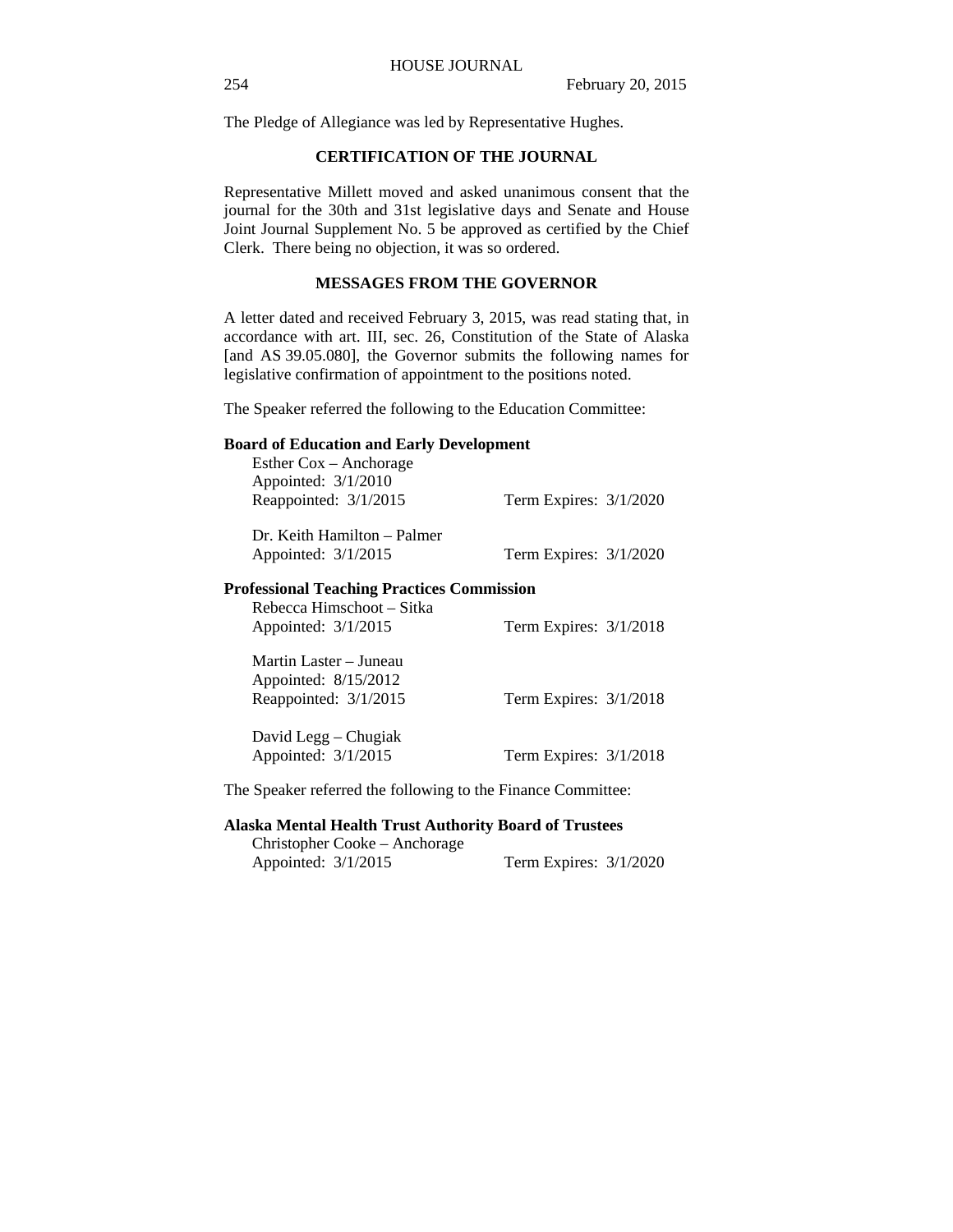Shirley Holloway – Anchorage Appointed: 3/1/2015 Term Expires: 3/1/2020

The Speaker referred the following to the House Special Committee on Fisheries and the Resources Committee:

#### **Alaska Commercial Fisheries Entry Commission**

Benjamin Brown – Juneau Appointed: 3/1/2011 Reappointed: 3/1/2015 Term Expires: 3/1/2019

#### **Fishermen's Fund Advisory & Appeals Council**

Donald L. Stiles – Nome Appointed: 8/12/2012 Reappointed: 3/1/2015 Term Expires: 3/1/2020

The Speaker referred the following to the Judiciary Committee:

### **Board of Governors of the Alaska Bar**

William Gordon – Fairbanks Appointed: 8/15/2012 Reappointed: 3/1/2015 Term Expires: 3/1/2018

### **Commission on Judicial Conduct**

Jeffrey Landfield – Anchorage Appointed: 3/1/2015 Term Expires: 3/1/2019

#### **Alaska Judicial Council**

Allen Joseph – Bethel Appointed: 3/1/2015 Term Expires: 3/1/2021

The Speaker referred the following to the Labor & Commerce Committee:

### **Alaska State Board of Public Accountancy**

Andre Horton – Anchorage Appointed: 3/1/2011 Reappointed: 3/1/2015 Term Expires: 3/1/2019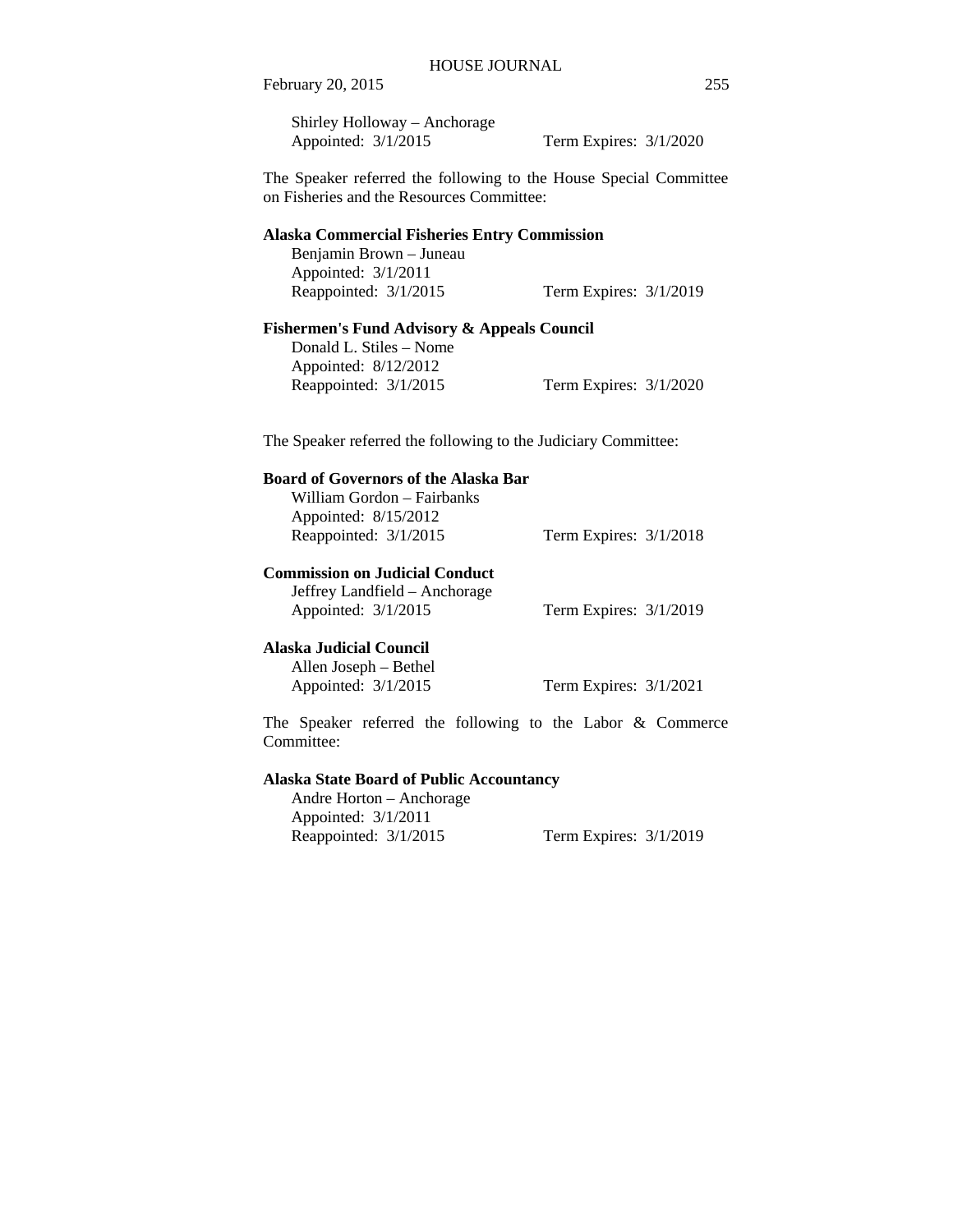| Jeffrey Johnson - Fairbanks<br>Appointed: 3/1/2011<br>Reappointed: 3/1/2015               | Term Expires: 3/1/2019                          |
|-------------------------------------------------------------------------------------------|-------------------------------------------------|
| <b>Alcoholic Beverage Control Board</b><br>Ellen Ganley - Fairbanks                       |                                                 |
| Appointed: 3/1/2012<br>Reappointed: 3/1/2015                                              | Term Expires: 3/1/2018                          |
| Tom Manning - Juneau<br>Appointed: 3/1/2015                                               | Term Expires: 3/1/2018                          |
| <b>Board of Dental Examiners</b><br>Dr. Thomas Kovaleski - Chugiak<br>Appointed: 3/1/2011 |                                                 |
| Reappointed: 3/1/2015                                                                     | Term Expires: 3/1/2019                          |
| Dr. David Nielson - Anchorage<br>Appointed: 3/1/2011<br>Reappointed: 3/1/2015             | Term Expires: 3/1/2019                          |
| Paula Emswiler Ross - Anchorage<br>Appointed: 3/1/2015                                    | Term Expires: 3/1/2019                          |
| Dr. Paul Silveira - Valdez<br>Appointed: 3/1/2011<br>Reappointed: 3/1/2015                | Term Expires: 3/1/2019                          |
| <b>Alaska Labor Relations Agency</b><br>Tyler Andrews - Anchorage<br>Appointed: 6/9/2008  |                                                 |
| Reappointed: 3/10/2009<br>Reappointed: 3/1/2015                                           | Reappointed: 3/1/2012<br>Term Expires: 3/1/2018 |
| Lon Needles - Valdez<br>Appointed: 3/1/2015                                               | Term Expires:<br>3/1/2018                       |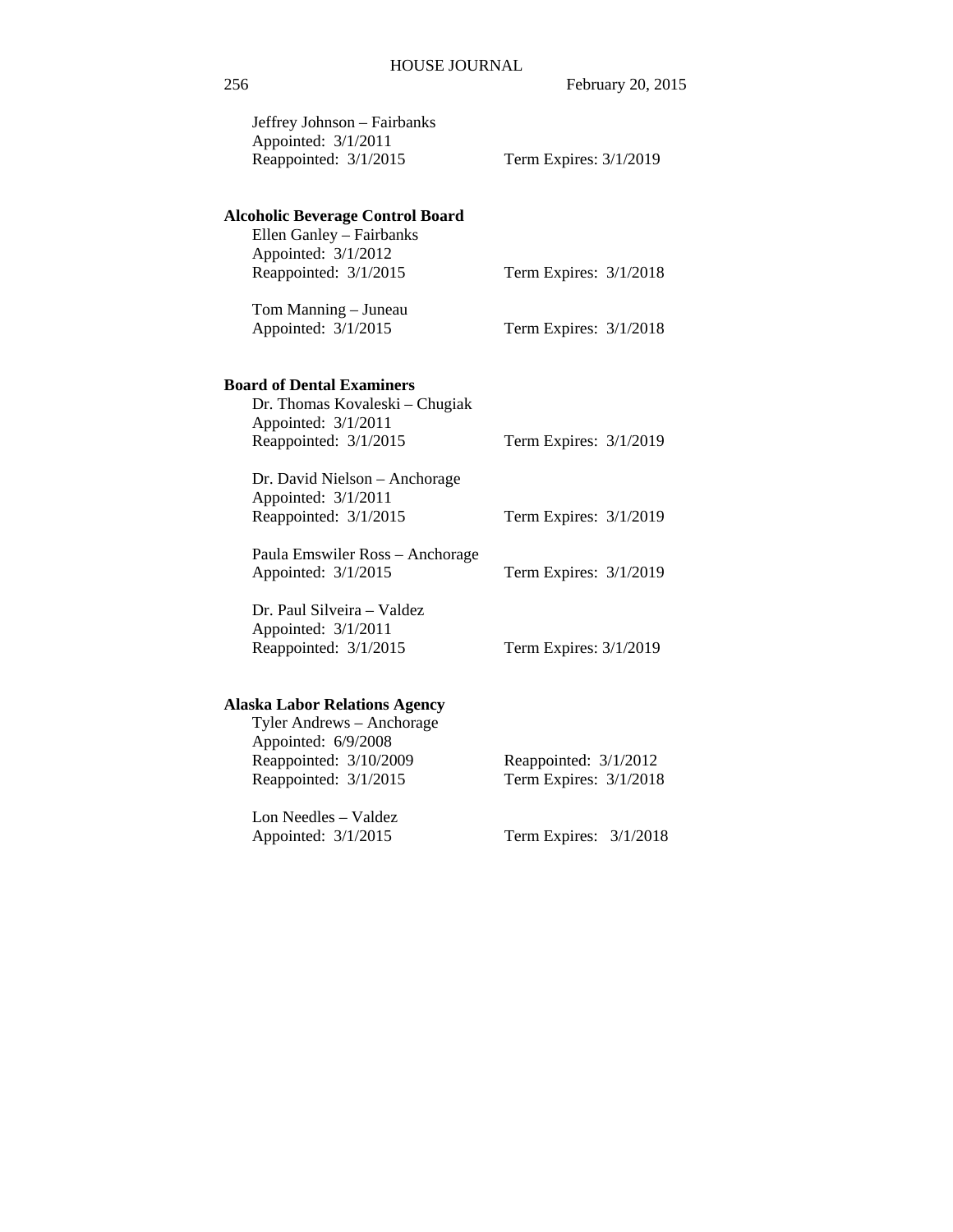| February 20, 2015                                                                                                         |                         | 257 |
|---------------------------------------------------------------------------------------------------------------------------|-------------------------|-----|
| <b>Board of Marine Pilots</b><br>David Arzt - Anchorage<br>Appointed: 3/1/2011*                                           |                         |     |
| Reappointed: 3/1/2015                                                                                                     | Term Expires: 3/1/2019* |     |
| Shirley Marquardt - Unalaska<br>Appointed: 3/1/2015                                                                       | Term Expires: 3/1/2018  |     |
| <b>Board of Marital and Family Therapy</b><br>Leon T. Webber - Anchorage<br>Appointed: 3/1/2011*<br>Reappointed: 3/1/2015 | Term Expires: 3/1/2019  |     |
| <b>Board of Nursing</b><br>Julie Gillette - Fairbanks<br>Appointed: 3/1/2011*<br>Reappointed: 3/1/2015                    | Term Expires: 3/1/2019  |     |
| Sharyl Toscano - Anchorage<br>Appointed: 3/1/2015                                                                         | Term Expires: 3/1/2019  |     |
| <b>Occupational Safety and Health Review Board</b><br>Shawn Michael Waldron - Anchorage                                   |                         |     |
| Appointed: 3/1/2015                                                                                                       | Term Expires: 3/1/2019  |     |
| <b>Board of Examiners in Optometry</b><br>Michael Connors - Homer<br>Appointed: 3/1/2015*                                 | Term Expires: 3/1/2019  |     |
| <b>Board of Pharmacy</b><br>Leif Holm - North Pole<br>Appointed: 3/1/2015                                                 | Term Expires: 3/1/2019  |     |
| <b>Board of Psychologists and Psychological Associate Examiners</b><br>Jon DeRuyter - Fairbanks                           |                         |     |

Appointed: 3/1/2011

# Term Expires: 3/1/2019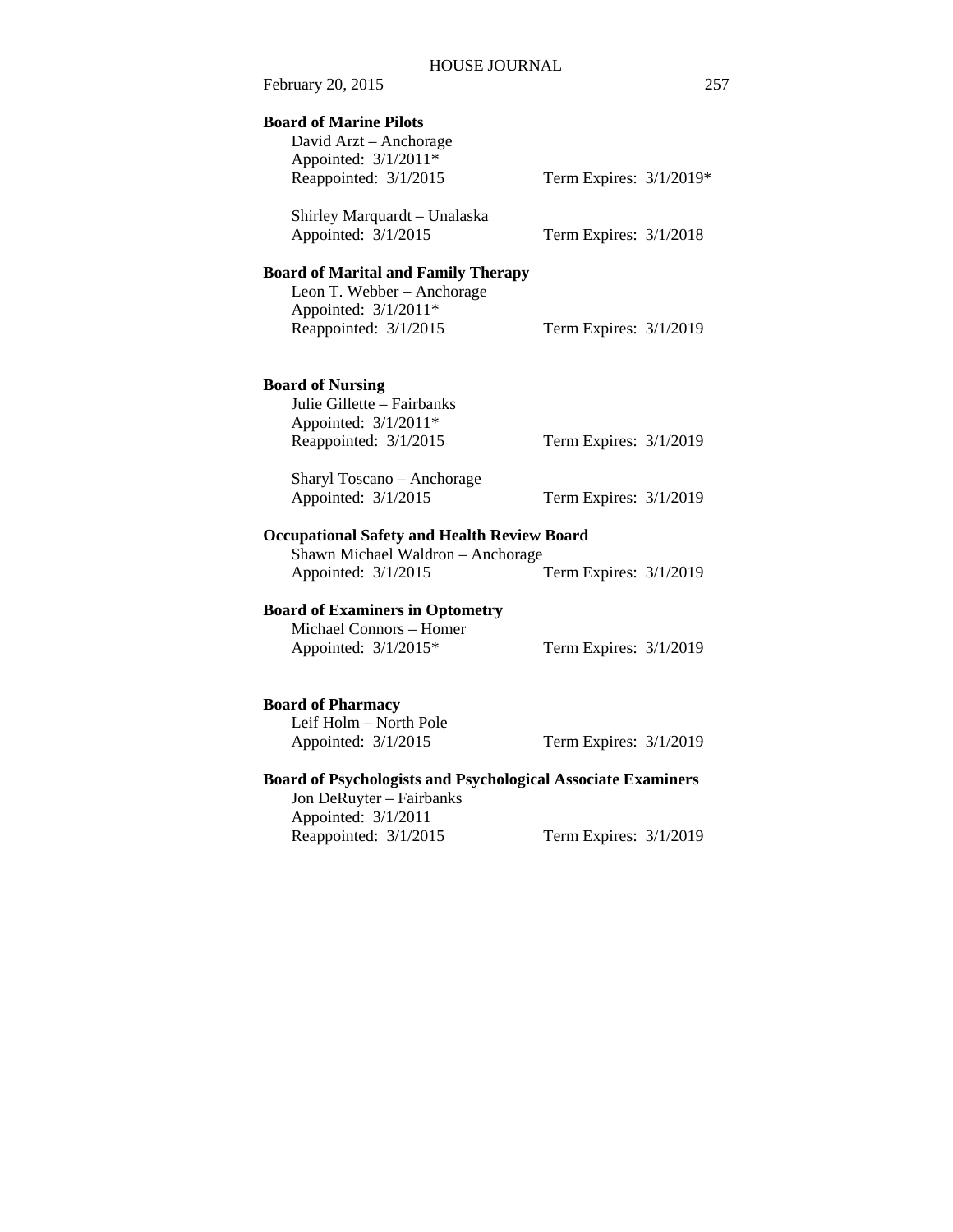| <b>Real Estate Commission</b><br>Traci Barickman - Wasilla<br>Appointed: 3/1/2015             | Term Expires: 3/1/2019  |  |
|-----------------------------------------------------------------------------------------------|-------------------------|--|
|                                                                                               |                         |  |
| Marianne Burke - Anchorage<br>Appointed: 3/1/2011<br>Reappointed: 3/1/2015                    | Term Expires: 3/1/2019  |  |
| Cynthia Cartledge - Anchorage<br>Appointed: 11/20/2013<br>Reappointed: 3/1/2015               | Term Expires: 3/1/2019  |  |
| PeggyAnn McConnochie - Juneau<br>Appointed: 3/1/2015                                          | Term Expires: 3/1/2019  |  |
| <b>Regulatory Commission of Alaska</b><br>Stephen McAlpine - Anchorage<br>Appointed: 3/1/2015 | Term Expires: 3/1/2021  |  |
| <b>Board of Veterinary Examiners</b>                                                          |                         |  |
| Tamara Rose - Fairbanks<br>Appointed: 3/1/2011                                                |                         |  |
| Reappointed: 3/1/2015                                                                         | Term Expires: 3/1/2019  |  |
| <b>Workers' Compensation Appeals Commission</b>                                               |                         |  |
| Andrew Hemenway - Juneau<br>Appointed: 3/1/2015*                                              | Term Expires: 3/1/2020* |  |
| <b>Alaska Workers' Compensation Board</b>                                                     |                         |  |
| Stacy A. Allen - Palmer<br>Appointed: 6/30/2012                                               |                         |  |
| Reappointed: 3/1/2015                                                                         | Term Expires: 3/1/2018  |  |
| Pamela J. Cline - Anchorage<br>Appointed: 9/1/2012                                            |                         |  |
| Reappointed: 3/1/2015                                                                         | Term Expires: 3/1/2018  |  |
| Chuck Collins, Jr. - Juneau<br>Appointed: 6/1/2012                                            |                         |  |
| Reappointed: 3/1/2015                                                                         | Term Expires: 3/1/2018  |  |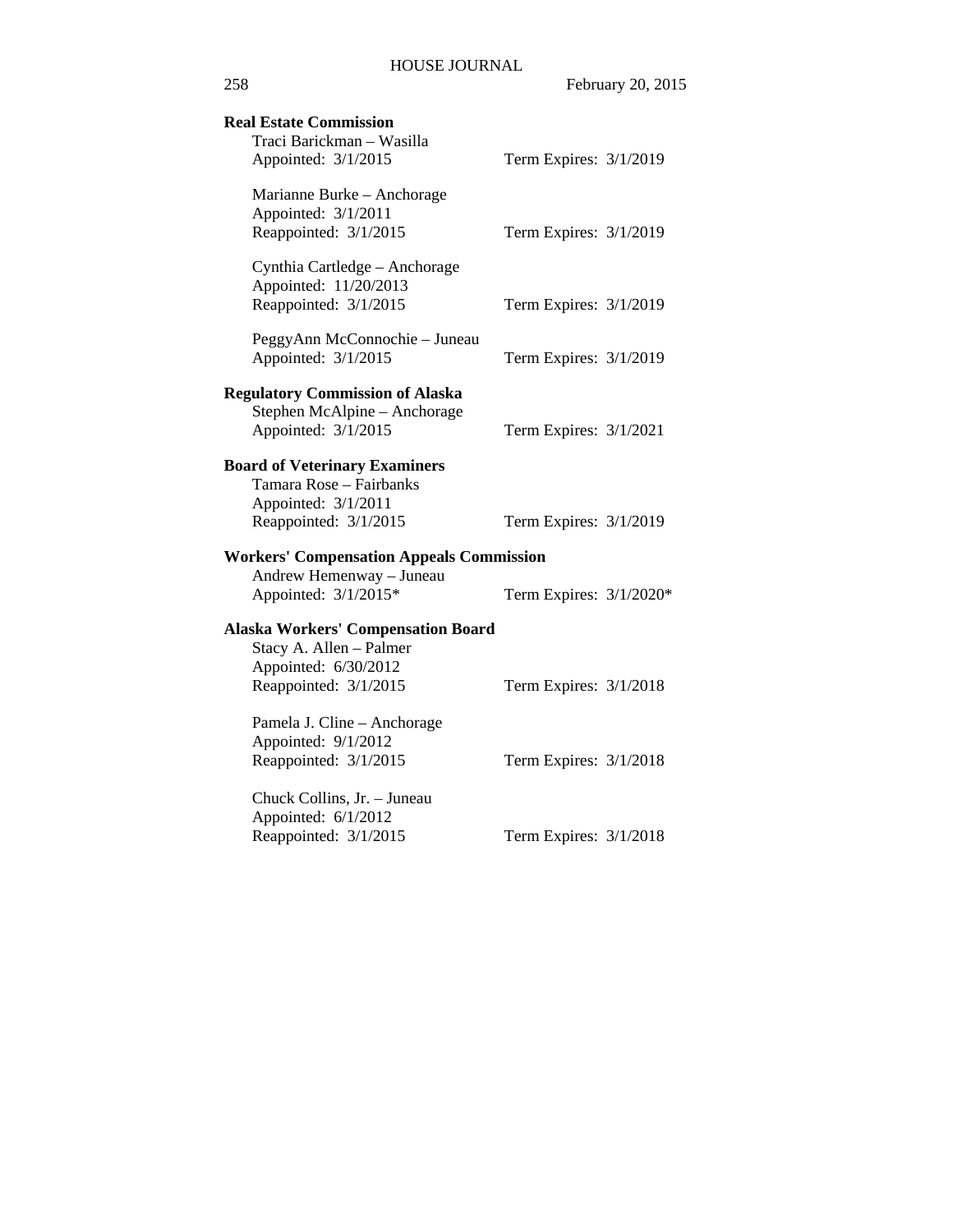| Jacob Howdeshell – North Pole<br>Appointed: 3/1/2015                     | Term Expires: $3/1/2018$                          |
|--------------------------------------------------------------------------|---------------------------------------------------|
| Linda F. Hutchings – Soldotna<br>Appointed: 9/27/2005                    | Reappointed: 3/1/2006                             |
| Reappointed: 3/1/2009                                                    | Reappointed: 3/1/2012                             |
| Reappointed: 3/1/2015                                                    | Term Expires: 3/1/2018                            |
| Rick Traini – Anchorage<br>Appointed: 8/15/2011<br>Reappointed: 3/1/2015 | Reappointed: $3/1/2012$<br>Term Expires: 3/1/2018 |
| Patricia A. Vollendorf – Anchorage                                       |                                                   |
| Appointed: 4/12/2004                                                     | Reappointed: 3/10/2006                            |
| Reappointed: 3/1/2009                                                    | Reappointed: $3/1/2012$                           |
| Reappointed: 3/1/2015                                                    | Term Expires: 3/1/2018                            |
| Robert C. Weel – Anchorage<br>Appointed: 1/23/2006                       |                                                   |
| Reappointed: 3/1/2009                                                    | Reappointed: $3/1/2012$                           |
| Reappointed: 3/1/2015                                                    | Term Expires: 3/1/2018                            |

The Speaker referred the following to the Resources Committee:

## **Big Game Commercial Services Board**

| James (David) Jones – Kodiak<br>Appointed: 3/1/2013<br>Reappointed: 3/1/2015 | Term Expires: $3/1/2019$ |
|------------------------------------------------------------------------------|--------------------------|
| Kelly Vrem – Palmer<br>Appointed: 3/1/2011<br>Reappointed: 3/1/2015          | Term Expires: 3/1/2019   |

## **Board of Game**

| Kip Fanning – Yakutat |                           |  |
|-----------------------|---------------------------|--|
| Appointed: $3/1/2015$ | Term Expires: $6/30/2018$ |  |

Teresa Sager Albaugh – Tok Appointed: 7/1/2012<br>Reappointed: 3/1/2015 Term Expires: 6/30/2018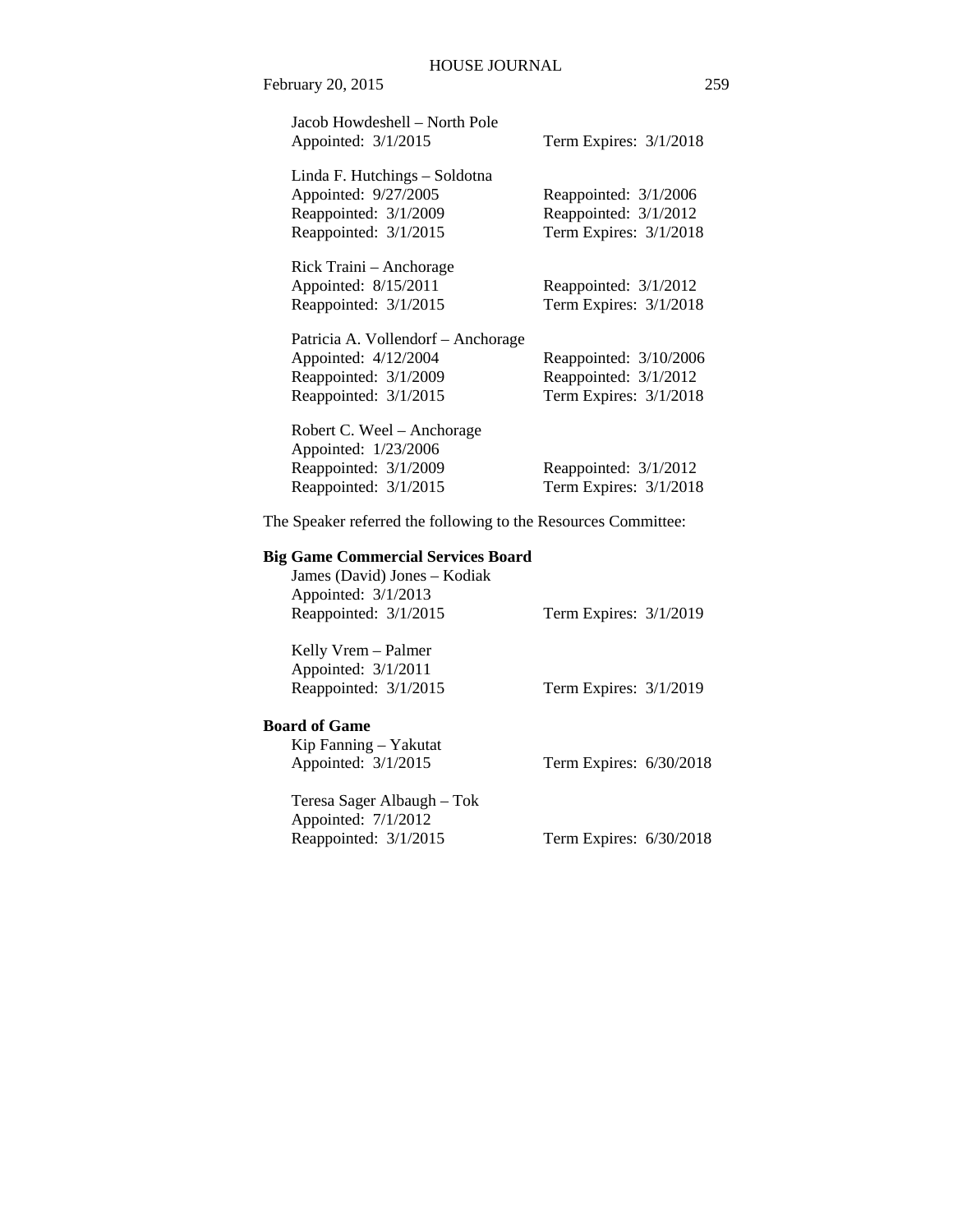The Speaker referred the following to the State Affairs Committee:

| <b>State Commission for Human Rights</b>                                                                        |                                                    |
|-----------------------------------------------------------------------------------------------------------------|----------------------------------------------------|
| Kathryn Dodge – Fairbanks                                                                                       |                                                    |
| Appointed: 3/1/2015                                                                                             | Term Expires: 3/1/2020                             |
| Lester Lunceford – Anchorage<br>Appointed: 2/19/2003*<br>Reappointed: 3/1/2005*<br>Reappointed: 3/1/2015        | Reappointed: $3/1/2010*$<br>Term Expires: 3/1/2020 |
| <b>State Board of Parole</b><br>Richard Larson – Palmer<br>Appointed: 3/1/2010*                                 |                                                    |
| Reappointed: 3/1/2015                                                                                           | Term Expires: $3/1/2020$                           |
| Alaska Police Standards Council<br>Rebecca Hamon – King Salmon<br>Appointed: 3/1/2011*<br>Reappointed: 3/1/2015 | Term Expires: 3/1/2019                             |
| Gustaf Sandahl – Kenai<br>Appointed: 6/20/2011<br>Reappointed: 3/1/2015                                         | Term Expires: 3/1/2019                             |
| The Speaker referred the following to the State Affairs and Judiciary<br>Committees:                            |                                                    |

### **Alaska Public Offices Commission**

| Mark Fish – Big Lake<br>Appointed: $3/1/2015$  | Term Expires: $3/1/2017*$ |
|------------------------------------------------|---------------------------|
| William McCord – Haines<br>Appointed: 3/1/2015 | Term Expires: $3/1/2020$  |

\*Corrections made per February 10 and 12 letters.

Resumes for the appointments are on file in the Chief Clerk's office.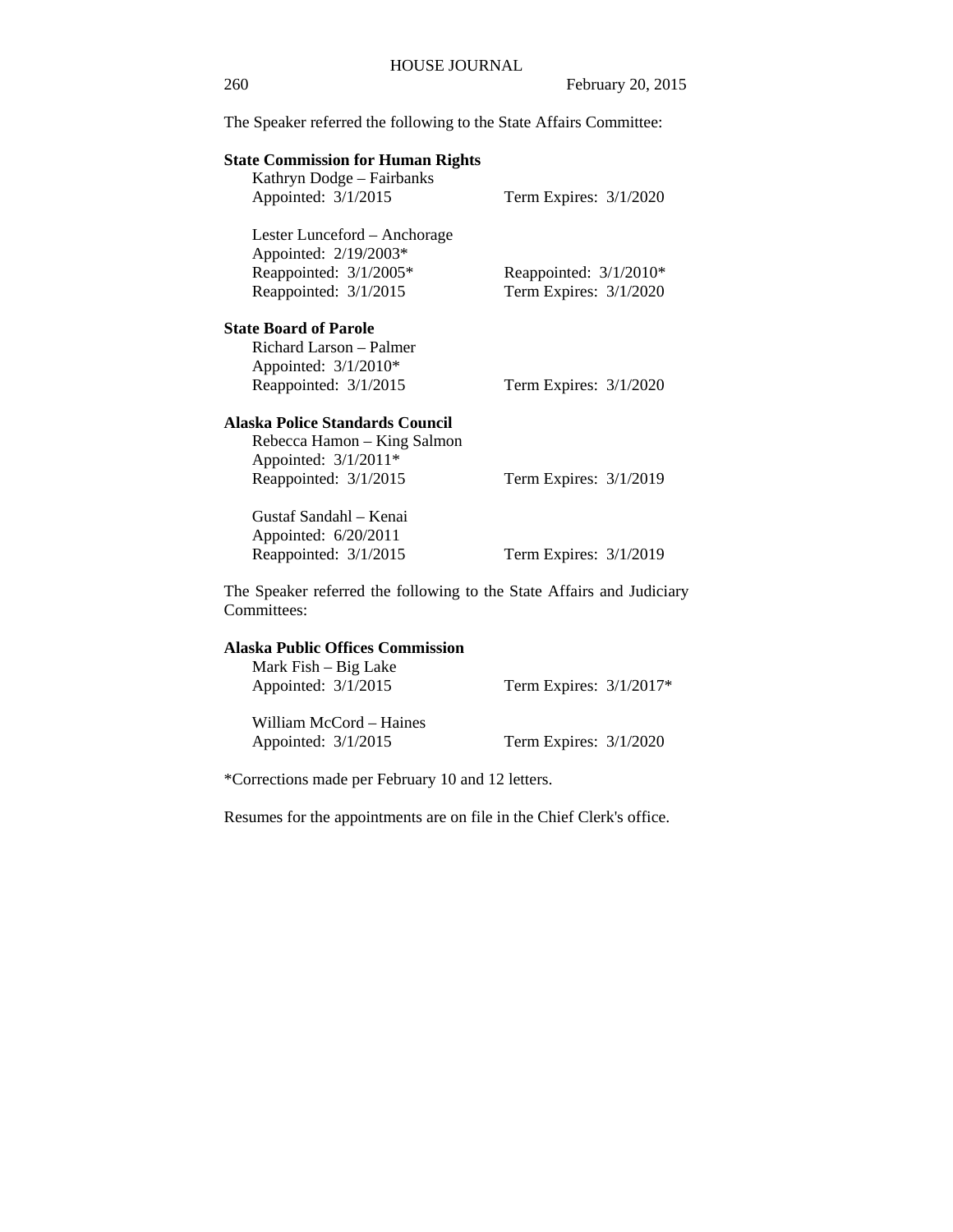A letter dated February 10, 2015, was received making corrections to appointment dates for names for confirmation to boards and commissions as submitted in the Governor's letter dated February 3, 2015 (page 254). The corrections were made accordingly. The letter further states that the Governor withdraws the following names from legislative confirmation of appointment to the positions noted:

#### **Alaska Mental Health Trust Authority Board of Trustees**

| Shirley Holloway – Anchorage |                          |  |
|------------------------------|--------------------------|--|
| Appointed: $3/1/2015$        | Term Expires: $3/1/2020$ |  |

The appointment had been referred to the Finance Committee (page 254).

#### **Commission on Judicial Conduct**

Jeffrey Landfield – Anchorage

Appointed: 3/1/2015 Term Expires: 3/1/2019

The appointment had been referred to the Judiciary Committee (page 255).

The letter dated February 10 further states that the Governor submits the following names for legislative confirmation of appointment to the positions noted.

The Speaker referred the following to the Finance Committee:

#### **Alaska Mental Health Trust Authority Board of Trustees**

| Mary Jane Michael – Anchorage |                          |
|-------------------------------|--------------------------|
| Appointed: 10/19/2005         | Reappointed: $3/1/2010$  |
| Reappointed: 3/1/2015         | Term Expires: $3/1/2020$ |

The Speaker referred the following to the Judiciary Committee:

### **Commission on Judicial Conduct**

George Boatright – Wasilla<br>Appointed:  $3/1/2015$ 

Term Expires:  $3/1/2019$ 

Resumes for the appointments are on file in the Chief Clerk's office.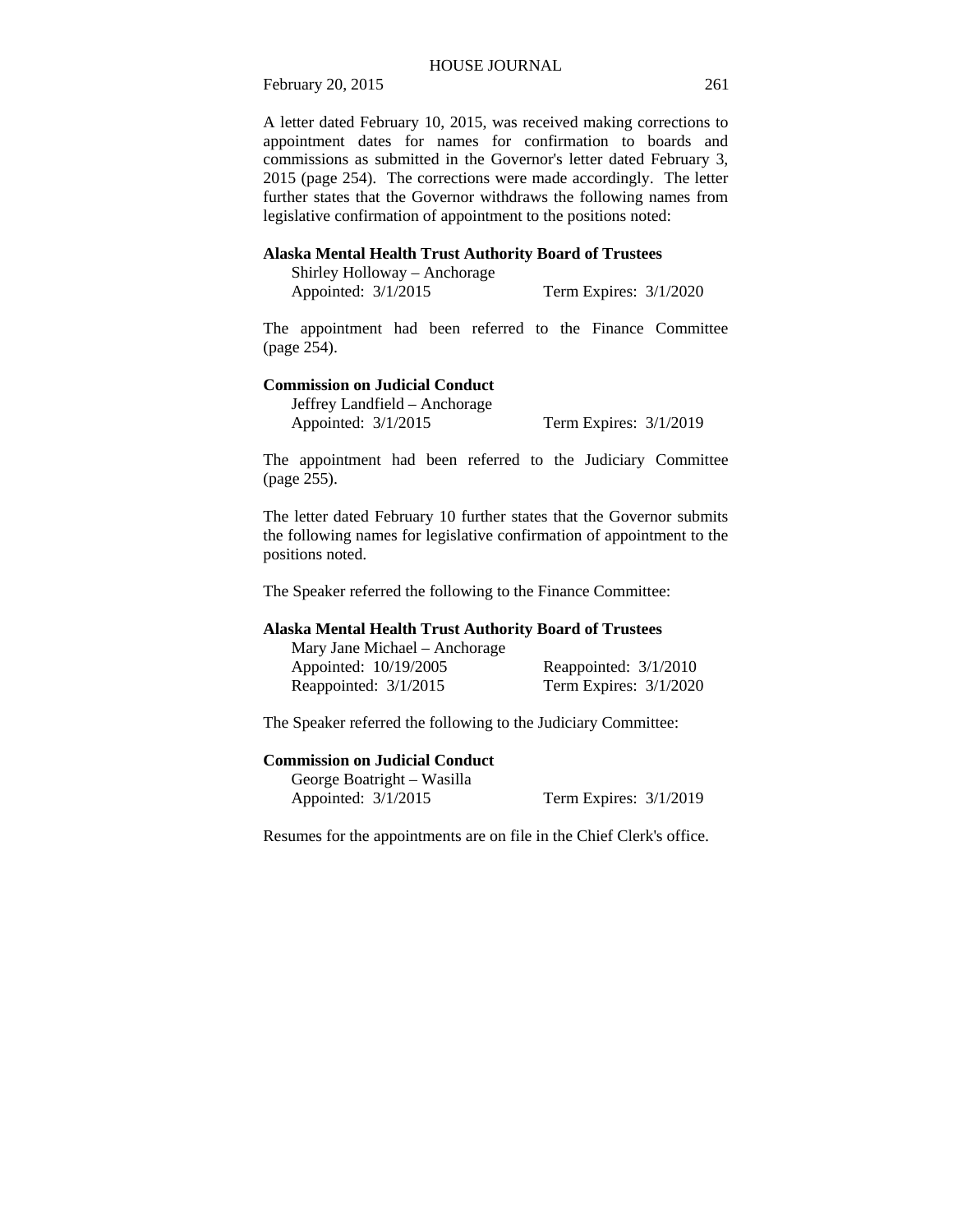A letter dated February 11, 2015, was read stating the Governor withdraws the following name from legislative confirmation of appointment to the position noted, which had been referred to the State Affairs and Judiciary Committees (page 260):

### **Alaska Public Offices Commission**

| Mark $Fish - Big Lake$ |                          |  |
|------------------------|--------------------------|--|
| Appointed: $3/1/2015$  | Term Expires: $3/1/2017$ |  |

A letter dated February 12, 2015, was received making further corrections to the Governor's letter dated February 3, 2015 (page 254). The corrections were made accordingly. The letter further states that the Governor withdraws the following name from legislative confirmation of appointment to the position noted, which had been referred to the Labor & Commerce Committee (page 257):

#### **Board of Examiners in Optometry**

Michael Connors – Homer Appointed: 3/1/2015 Term Expires: 3/1/2019

The letter dated February 12 further states that the Governor submits the following name for legislative confirmation of appointment to the position noted.

The Speaker referred the following to the Labor & Commerce Committee:

#### **Board of Examiners in Optometry**

Paul Barney – Anchorage Appointed: 3/1/2011 Reappointed: 3/1/2015 Term Expires: 3/1/2019

A resume for the appointment is on file in the Chief Clerk's office.

A letter dated February 19, 2015, was read stating that, in accordance with AS 31.25.020 and art. VII, sec. 3, Constitution of the State of Alaska, the Governor submits the following names for legislative confirmation of appointment to the positions noted.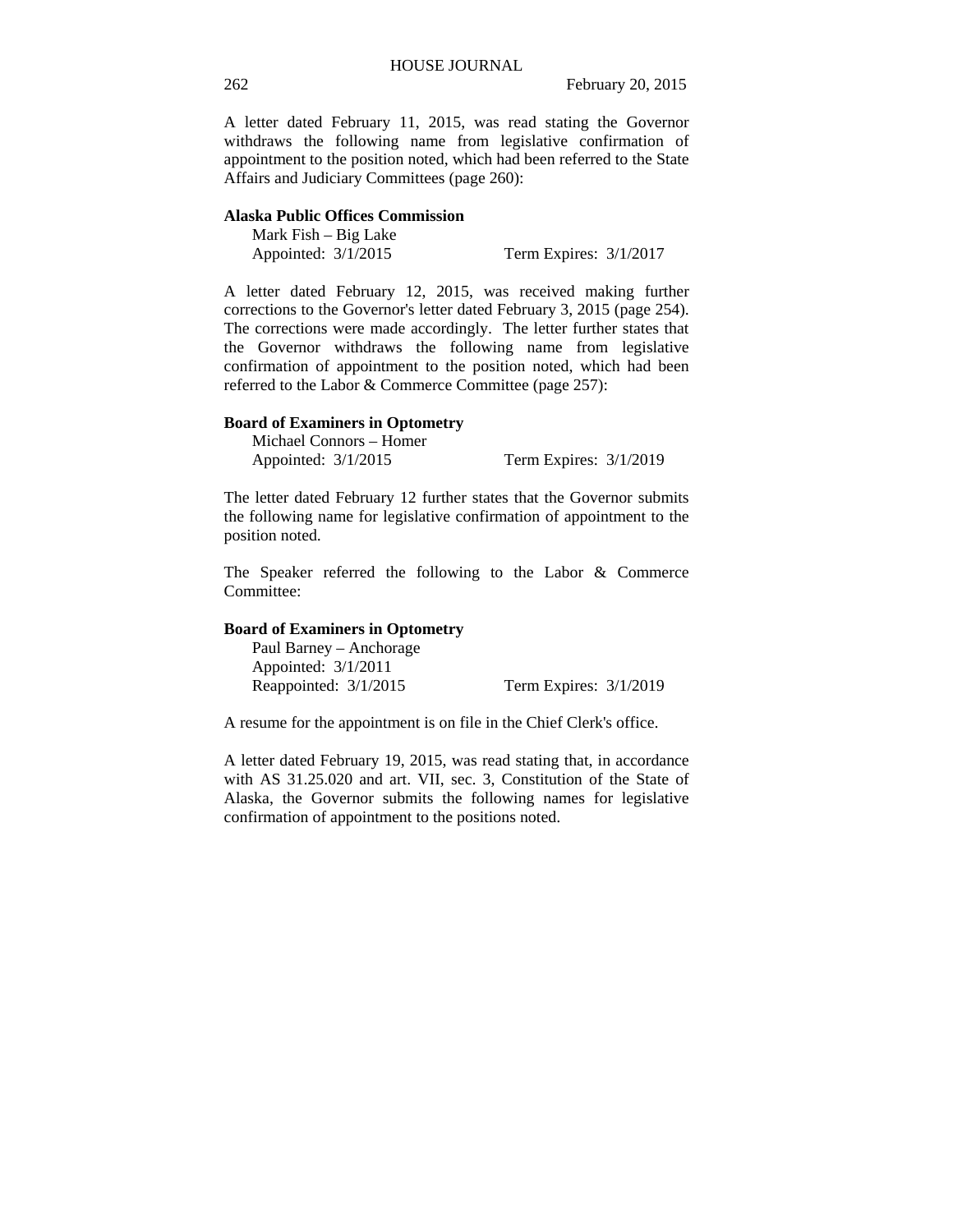The Speaker referred the following to the Resources and Labor & Commerce Committees:

### **Alaska Gasline Development Corporation Board of Directors**

| Richard Halford - Eagle River |                         |  |  |
|-------------------------------|-------------------------|--|--|
| Appointed: 2/19/2015          | Term Expires: 9/13/2016 |  |  |
|                               |                         |  |  |
| Joseph Paskvan – Fairbanks    |                         |  |  |
| Appointed: 2/19/2015          | Term Expires: 9/13/2015 |  |  |
|                               |                         |  |  |
| Hugh Short – Anchorage        |                         |  |  |
|                               |                         |  |  |
| Appointed: 2/19/2015          | Term Expires: 9/13/2016 |  |  |

Resumes for the appointments are on file in the Chief Clerk's office.

#### **MESSAGES FROM THE SENATE**

A message dated February 18, 2015, was read stating the Senate accepted the invitation to meet in joint session in the House Chamber at 11:00 a.m., March 23 to hear an address by the Honorable Dan Sullivan, U.S. Senator.

#### **HJR 9**

A message dated February 18, 2015, was read stating the Senate passed HJR 9 with the following amendment, and it is transmitted for consideration:

SENATE CS FOR HOUSE JOINT RESOLUTION NO. 9(RES)

Urging the United States Congress to pass legislation to open the coastal plain of the Arctic National Wildlife Refuge to oil and gas development; urging the United States Department of the Interior to recognize the private property rights of owners of land in and adjacent to the Arctic National Wildlife Refuge; relating to oil and gas exploration, development, production, and royalties; and relating to renewable and alternative energy technologies.

HJR 9 is under Unfinished Business.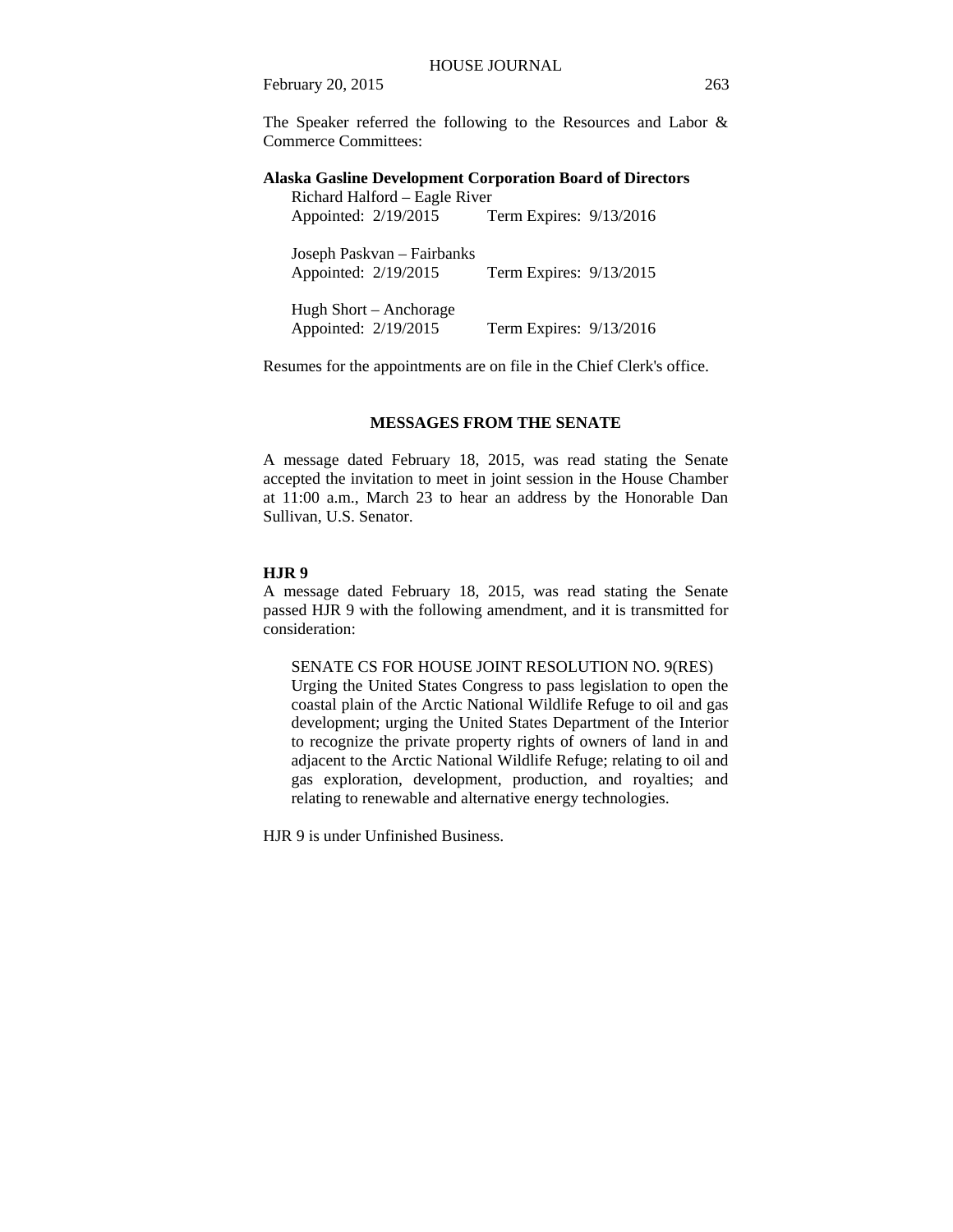#### **HJR 10**

A message dated February 18, 2015, was read stating the Senate passed CSHJR 10(RES) with the following amendment, and it is transmitted for consideration:

### SENATE CS FOR CS FOR HOUSE JOINT RESOLUTION NO. 10(RES)

Opposing the revised Comprehensive Conservation Plan and Environmental Impact Statement for the Arctic National Wildlife Refuge; opposing attempts by President Obama to alter management of the coastal plain of the Arctic National Wildlife Refuge; encouraging the United States Congress to reject a proposal based on the revised Comprehensive Conservation Plan or accompanying Environmental Impact Statement; and encouraging the United States Congress to reject a proposal that does not open the coastal plain of the Arctic National Wildlife Refuge to oil and gas development.

CSHJR 10(RES) is under Unfinished Business.

#### **COMMUNICATIONS**

The following was received:

Dept. of Revenue Alaska Film Office Annual Report February 18, 2015 (as required by AS 44.25.105)

### **REPORTS OF STANDING COMMITTEES**

The Judiciary Committee reviewed the qualifications of the following and recommends the appointment be forwarded to a joint session for consideration:

#### Dr. George Brown

as a member of the Violent Crimes Compensation Board.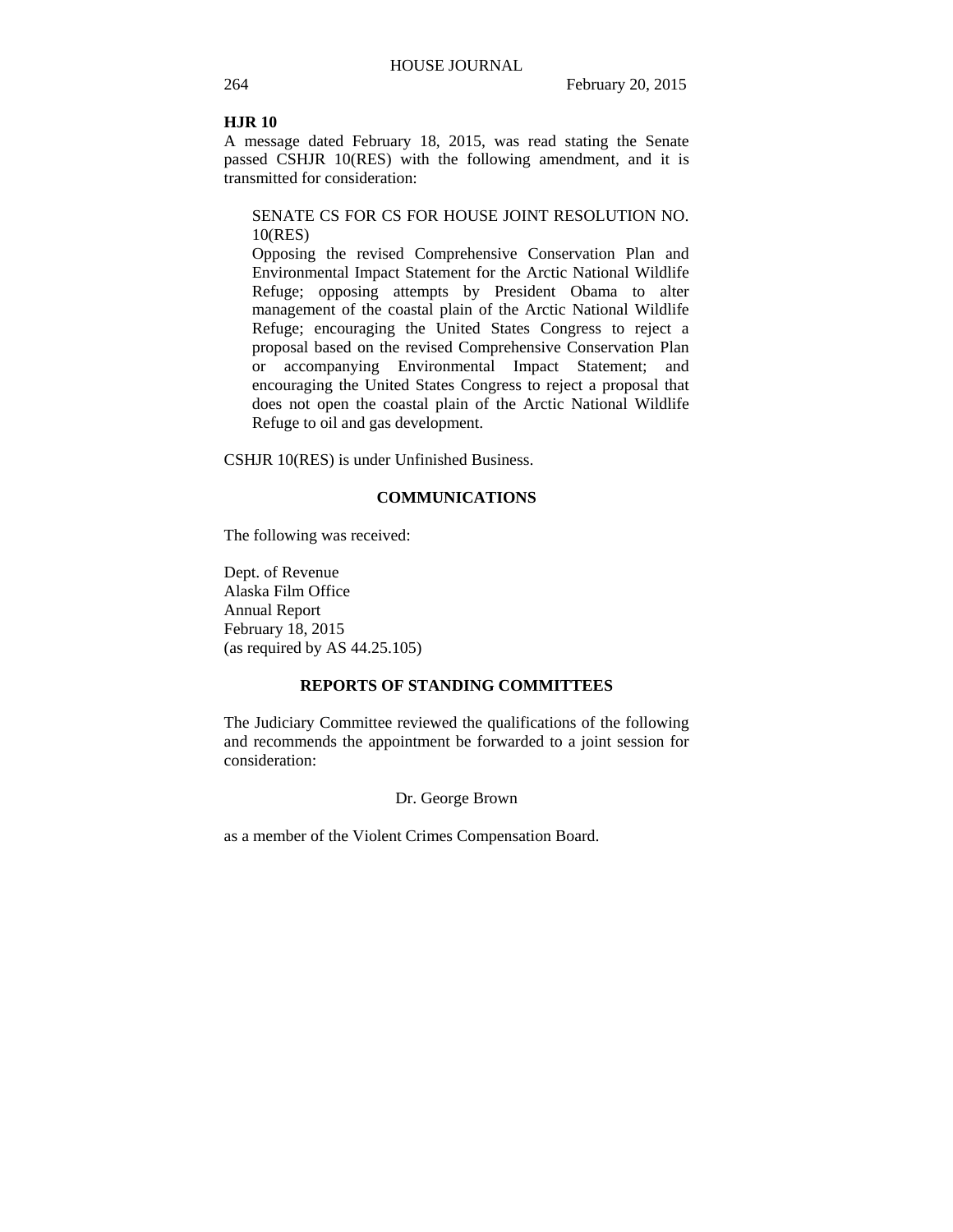The report was signed by Representative LeDoux, Chair; and Representatives Claman, Lynn, Keller, Gruenberg, and Millett.

The Transportation Committee reviewed the qualifications of the following and recommends the appointment be forwarded to a joint session for consideration:

### Marc Luiken

as Commissioner of the Dept. of Transportation and Public Facilities.

The report was signed by Representatives Hughes and Foster, Co-chairs; and Representatives Ortiz, Stutes, and Claman.

#### **HB 5**

The Judiciary Committee considered:

HOUSE BILL NO. 5

"An Act relating to the persons who may be appointed conservators of a protected person."

The report was signed by Representative LeDoux, Chair, with the following individual recommendations:

Do pass (3): Lynn, Keller, LeDoux

No recommendation (1): Claman

Amend (1): Gruenberg

The following fiscal note(s) apply:

1. Zero, Dept. of Administration

2. Zero, House Judiciary Committee/Dept. of Health & Social Services

3. Zero, Dept. of Law

HB 5 was referred to the Rules Committee for placement on the calendar.

#### **HB 68**

The State Affairs Committee considered: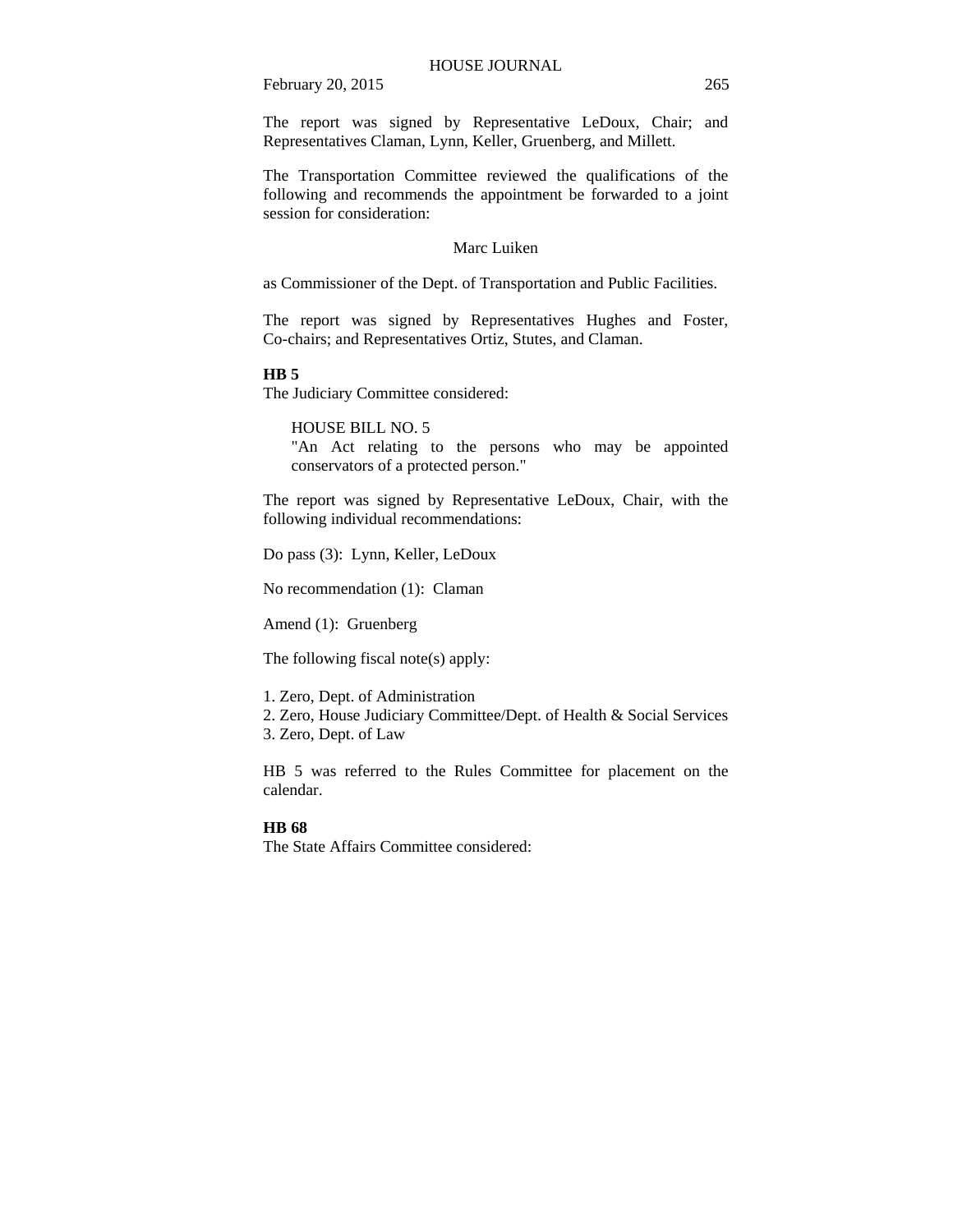HOUSE BILL NO. 68

"An Act relating to the preparation, electronic distribution, and posting of reports by state agencies."

and recommends it be replaced with:

CS FOR HOUSE BILL NO. 68(STA) (same title)

The report was signed by Representative Lynn, Chair, with the following individual recommendations:

Do pass (5): Talerico, Stutes, Keller, Kreiss-Tomkins, Lynn

The following fiscal note(s) apply to CSHB 68(STA):

1. Zero, Office of the Governor/Various Depts.

HB 68 was referred to the Finance Committee.

### **HB 93**

The State Affairs Committee considered:

HOUSE BILL NO. 93 "An Act relating to the duties of probation officers; and relating to conditions of parole."

and recommends it be replaced with:

CS FOR HOUSE BILL NO. 93(STA) (same title)

The report was signed by Representative Lynn, Chair, with the following individual recommendations:

Do pass (5): Talerico, Stutes, Keller, Kreiss-Tomkins, Lynn

The following fiscal note(s) apply to CSHB 93(STA):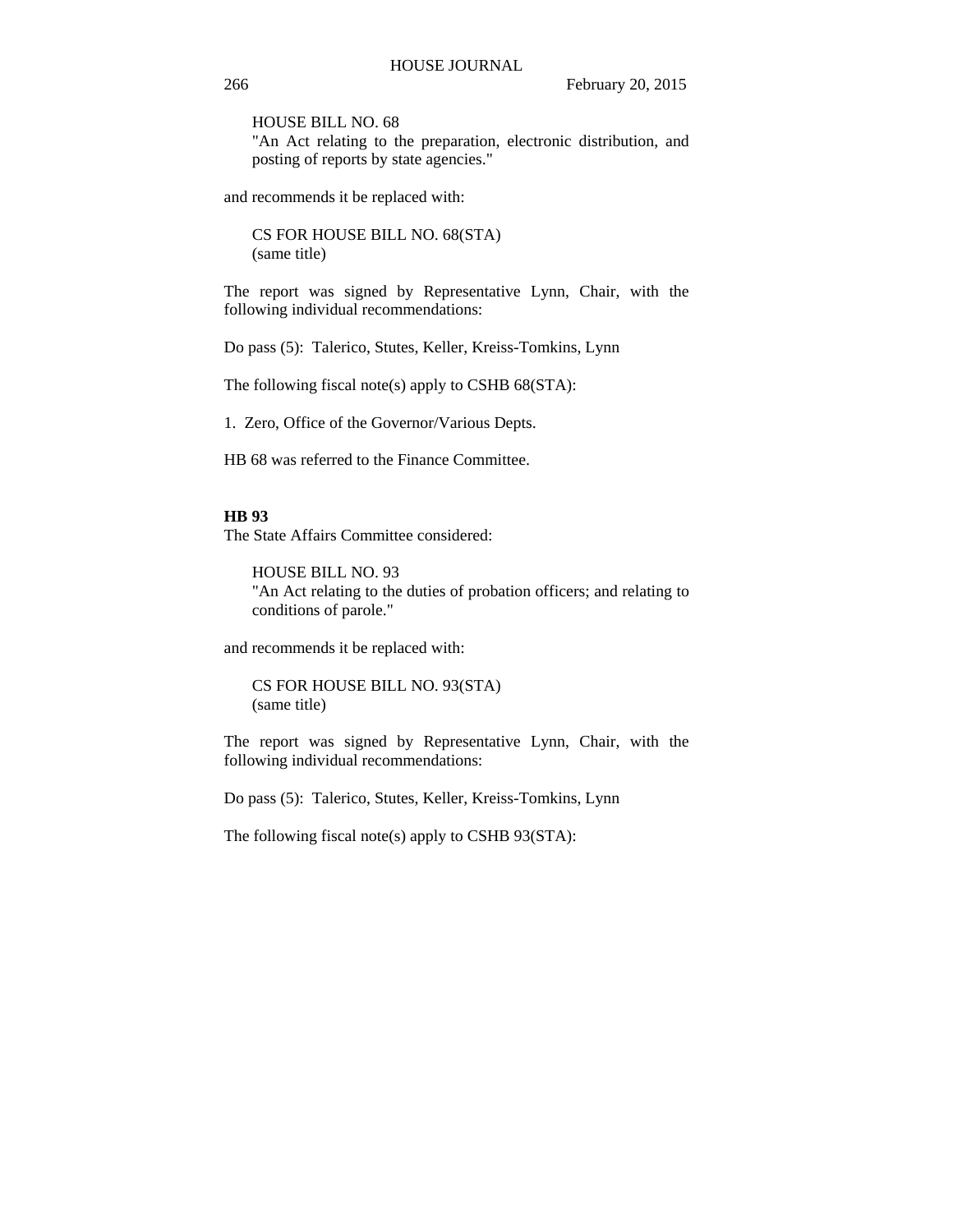1. Zero, Dept. of Administration

2. Zero, Dept. of Corrections

HB 93 was referred to the Rules Committee for placement on the calendar.

#### **REPORTS OF SPECIAL COMMITTEES**

#### **HJR 8**

The House Special Committee on Energy considered:

HOUSE JOINT RESOLUTION NO. 8

Urging the federal government to empower the state to protect the state's access to affordable and reliable electrical generation.

and recommends it be replaced with:

CS FOR HOUSE JOINT RESOLUTION NO. 8(ENE) Urging the federal government to exempt the state from the Clean Power Plan and empower the state to protect the state's access to affordable and reliable electrical generation.

The report was signed by Representative Colver, Co-chair, with the following individual recommendations:

Do pass (3): Talerico, Tilton, Colver

No recommendation (2): Claman, Wool

The following fiscal note(s) apply to CSHJR 8(ENE):

1. Zero, House Special Committee on Energy

HJR 8 was referred to the Resources Committee.

## **INTRODUCTION OF CITATIONS**

The following citations were introduced and referred to the Rules Committee for placement on the calendar: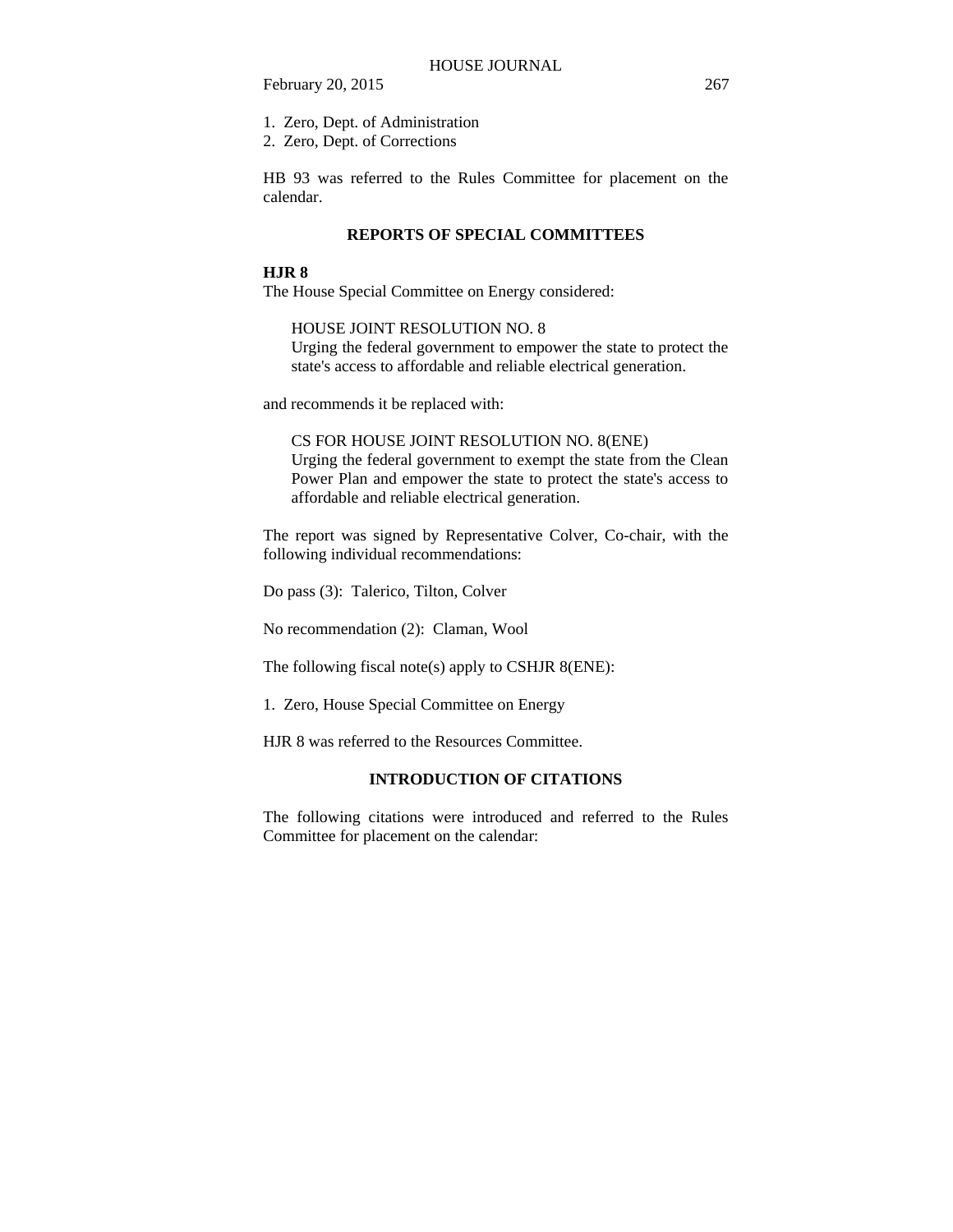Honoring - Service High School Flag Football, 2014 All-CIC Team By Representative Millett; Senator Meyer

In Memoriam - Louis "Frank" DeLong By Senator Coghill

In Memoriam - Lt. Colonel Norman Dudley Comfort By Senator Coghill

In Memoriam - Carl Heflinger By Senator Coghill

### **INTRODUCTION, FIRST READING, AND REFERENCE OF HOUSE RESOLUTIONS**

#### **HCR 5**

HOUSE CONCURRENT RESOLUTION NO. 5 by Representative HERRON:

Declaring 2015, 2016, and 2017 to be the Years of the Arctic; encouraging the state and its partners to join the Institute of the North; and encouraging the state to promote its Arctic policy during the Years of the Arctic and to take action to address the strategic recommendations in the Arctic Policy and Implementation Plan of the Alaska Arctic Policy Commission.

was read the first time and referred to the House Special Committee on Economic Development, Tourism, and Arctic Policy and the Finance Committee.

#### **HCR 6**

HOUSE CONCURRENT RESOLUTION NO. 6 by Representative GUTTENBERG:

Proclaiming July 2015 to be Alaska Peony Month.

was read the first time and referred to the Resources Committee.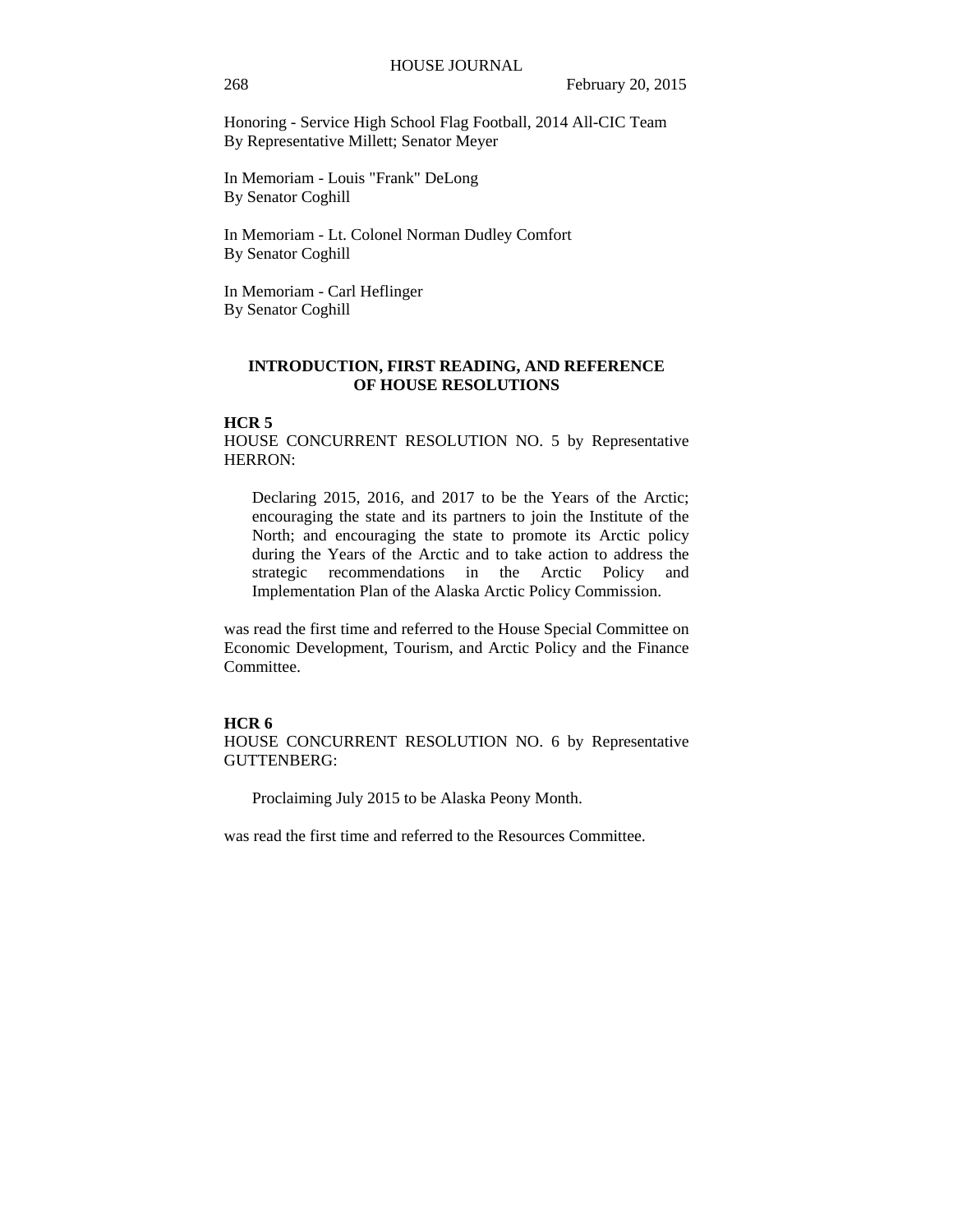**OF HOUSE BILLS** 

February 20, 2015 269

#### **HB 119**

HOUSE BILL NO. 119 by Representative JOSEPHSON, entitled:

"An Act relating to the Bristol Bay Fisheries Reserve; and providing for an effective date."

was read the first time and referred to the House Special Committee on Fisheries and the Resources and Finance Committees.

### **HB 120**

HOUSE BILL NO. 120 by Representatives SADDLER, Tilton, and Reinbold, entitled:

"An Act relating to workers' compensation and transportation network companies; and providing for an effective date."

was read the first time and referred to the Labor & Commerce Committee.

### **CONSIDERATION OF THE DAILY CALENDAR**

### **SECOND READING OF HOUSE BILLS**

#### **HB 35**

The following was read the second time:

HOUSE BILL NO. 35

"An Act establishing March 27 as Great Alaska Earthquake Remembrance Day."

| with the:              | Journal Page |  |
|------------------------|--------------|--|
| STA RPT CS(STA) NT 6DP | 155          |  |
| FN1: ZERO(ADM)         | 155          |  |

Representative Millett moved and asked unanimous consent that the following committee substitute be adopted in lieu of the original bill: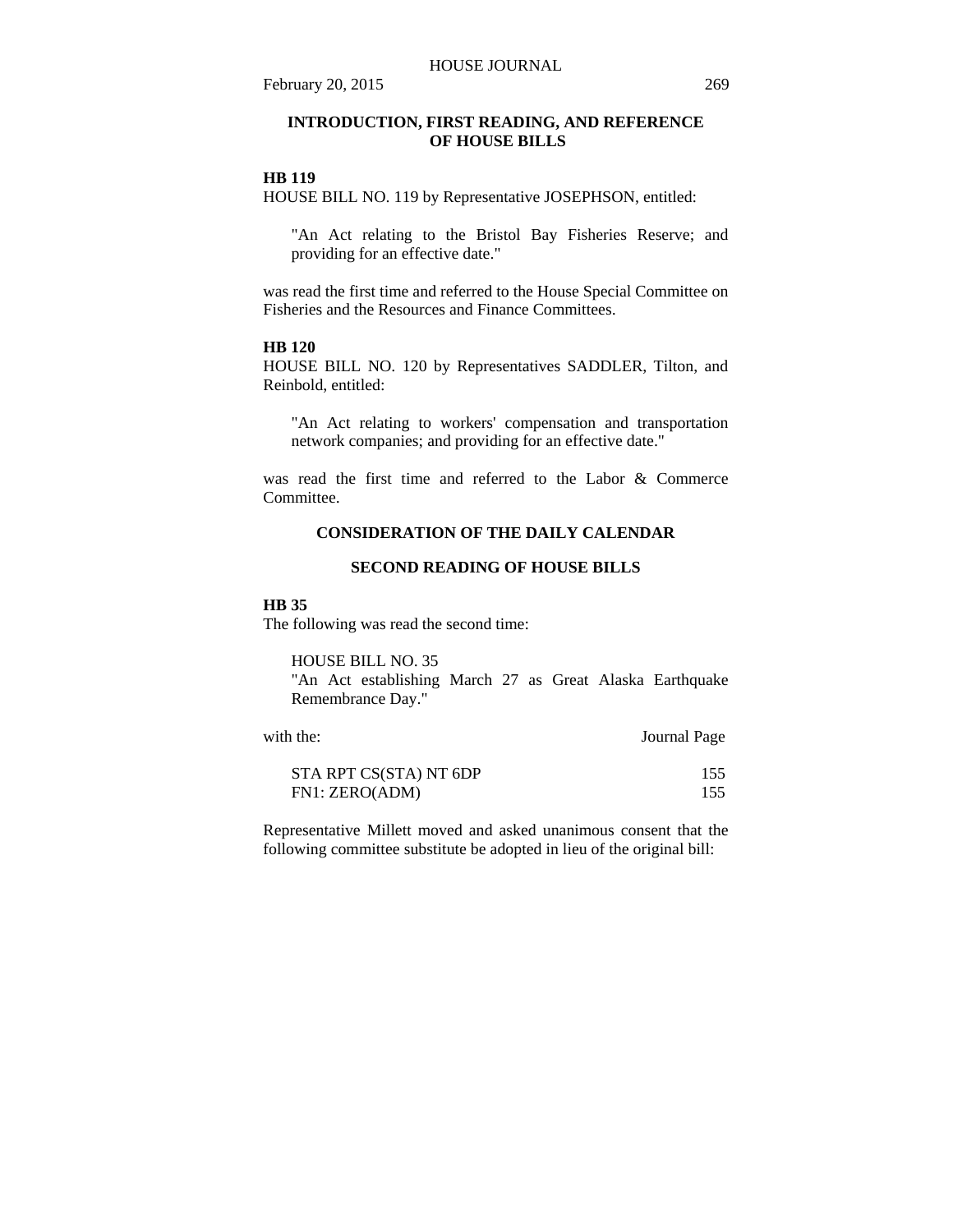CS FOR HOUSE BILL NO. 35(STA)

"An Act establishing March 27 as Great Alaska Good Friday Earthquake Remembrance Day."

There being no objection, it was so ordered.

Representative Millett moved and asked unanimous consent that CSHB 35(STA) be considered engrossed, advanced to third reading, and placed on final passage. There being no objection, it was so ordered.

CSHB 35(STA) was read the third time.

The question being: "Shall CSHB 35(STA) pass the House?" The roll was taken with the following result:

CSHB 35(STA) Third Reading Final Passage

### **YEAS: 38 NAYS: 0 EXCUSED: 2 ABSENT: 0**

Yeas: Chenault, Claman, Colver, Drummond, Edgmon, Foster, Gara, Gattis, Gruenberg, Guttenberg, Hawker, Herron, Hughes, Johnson, Josephson, Kawasaki, Keller, Kito, Kreiss-Tomkins, LeDoux, Lynn, Millett, Munoz, Neuman, Olson, Ortiz, Pruitt, Reinbold, Saddler, Seaton, Talerico, Tarr, Thompson, Tilton, Tuck, Vazquez, Wilson, Wool

Excused: Nageak, Stutes

And so, CSHB 35(STA) passed the House and was referred to the Chief Clerk for engrossment.

#### **HB 43**

The following was read the second time:

HOUSE BILL NO. 43 "An Act establishing Alaska Law Enforcement Officers' Day."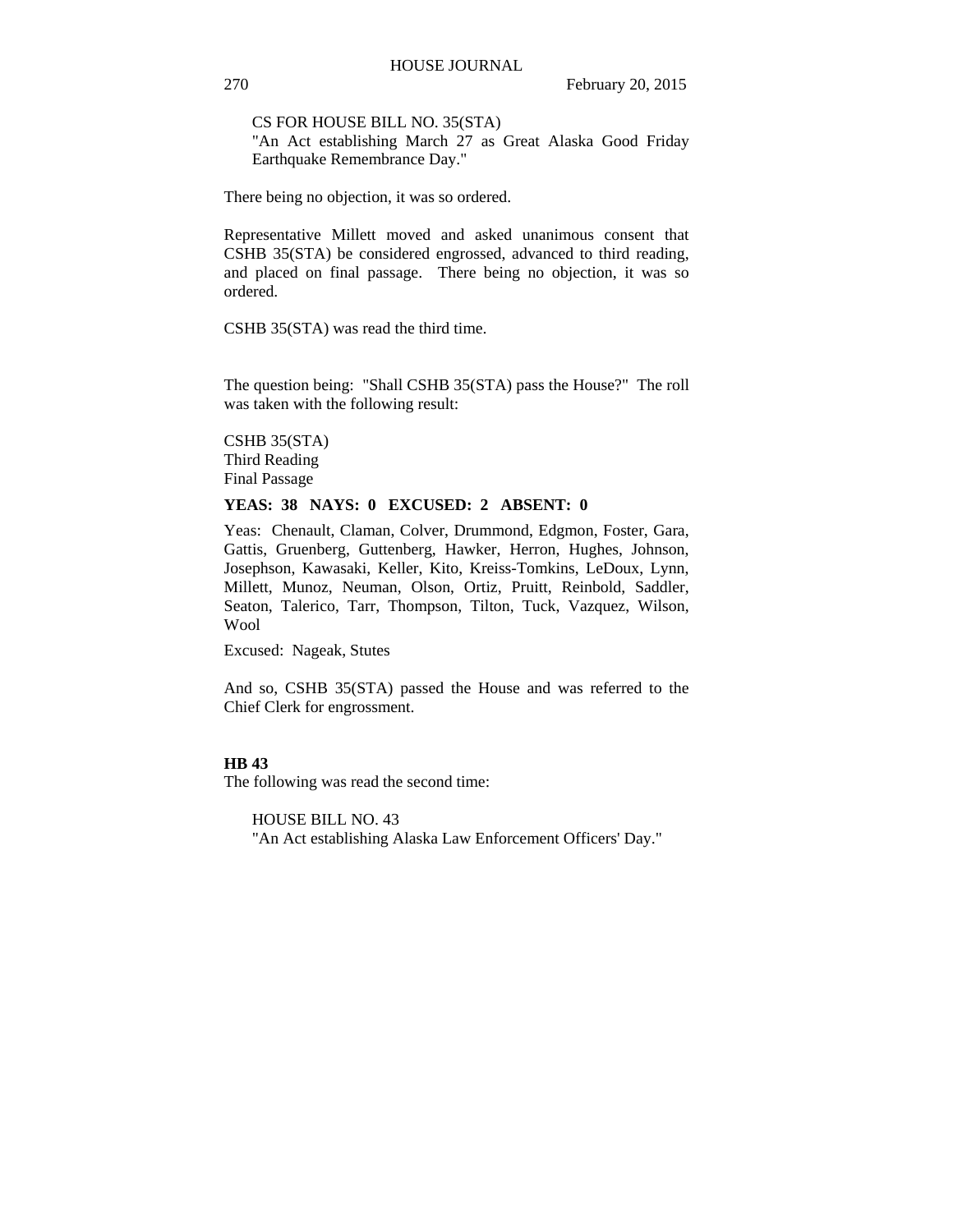with the: Journal Page

February 20, 2015 271

| STA RPT CS(STA) 6DP | 139 |
|---------------------|-----|
| FN1: ZERO(ADM)      | 139 |
| FN2: ZERO(LEG)      | 139 |
|                     |     |

Representative Millett moved and asked unanimous consent that the following committee substitute be adopted in lieu of the original bill:

CS FOR HOUSE BILL NO. 43(STA) (same title)

There being no objection, it was so ordered.

Representative Millett moved and asked unanimous consent that CSHB 43(STA) be considered engrossed, advanced to third reading, and placed on final passage. There being no objection, it was so ordered.

CSHB 43(STA) was read the third time.

The question being: "Shall CSHB 43(STA) pass the House?" The roll was taken with the following result:

CSHB 43(STA) Third Reading Final Passage

#### **YEAS: 38 NAYS: 0 EXCUSED: 2 ABSENT: 0**

Yeas: Chenault, Claman, Colver, Drummond, Edgmon, Foster, Gara, Gattis, Gruenberg, Guttenberg, Hawker, Herron, Hughes, Johnson, Josephson, Kawasaki, Keller, Kito, Kreiss-Tomkins, LeDoux, Lynn, Millett, Munoz, Neuman, Olson, Ortiz, Pruitt, Reinbold, Saddler, Seaton, Talerico, Tarr, Thompson, Tilton, Tuck, Vazquez, Wilson, Wool

Excused: Nageak, Stutes

And so, CSHB 43(STA) passed the House and was referred to the Chief Clerk for engrossment.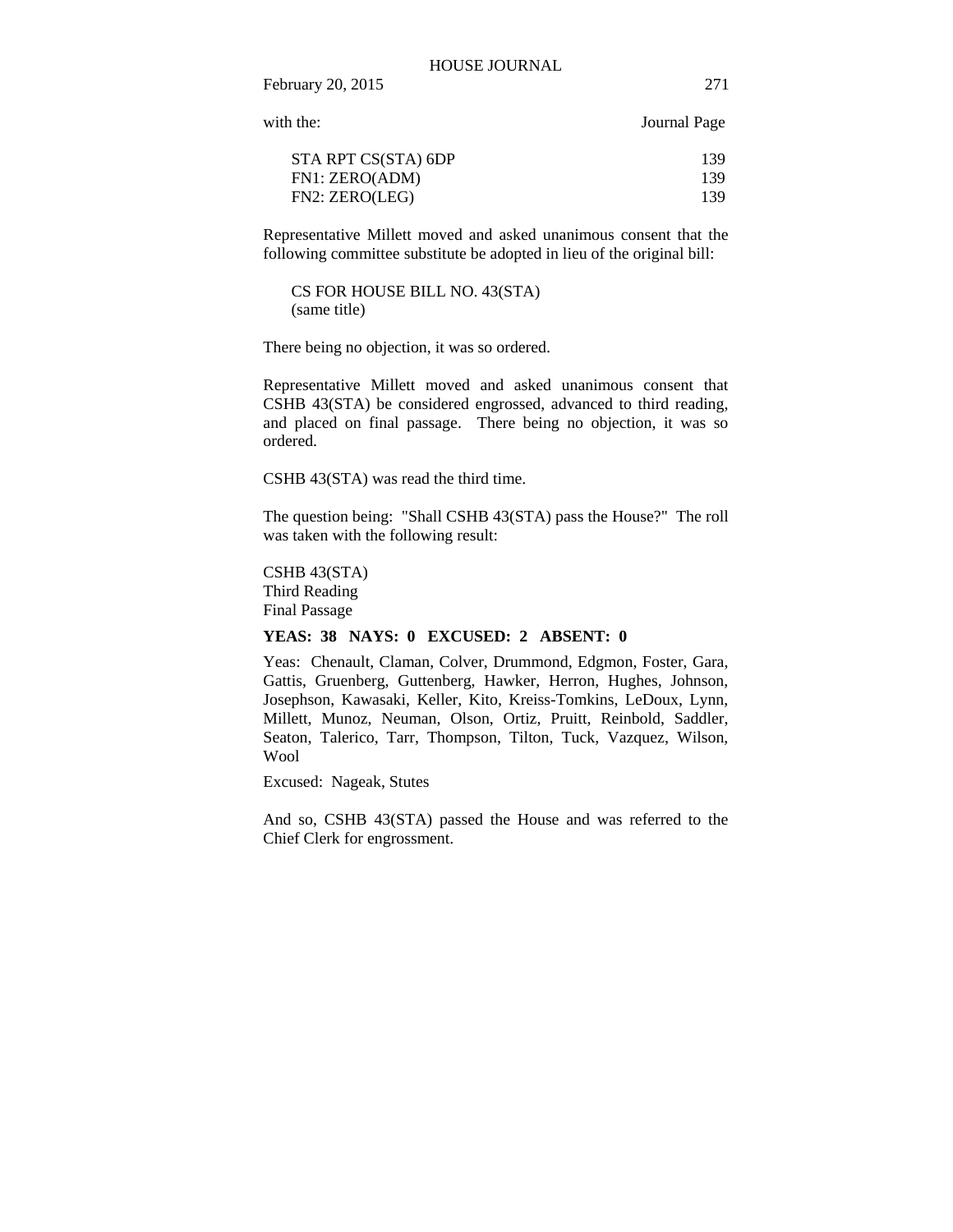### **SECOND READING OF HOUSE RESOLUTIONS**

#### **HJR 5**

The following was read the second time:

HOUSE JOINT RESOLUTION NO. 5 Recognizing the Academy of Model Aeronautics.

with the: **Journal Page** 

| TRA RPT CS(TRA) NT 6DP        | 206 |
|-------------------------------|-----|
| FN1: ZERO(LEG)                | 207 |
| $CS(TRA)$ REPRINTED $2/18/15$ | 232 |

Representative Millett moved and asked unanimous consent that the following committee substitute be adopted in lieu of the original resolution:

CS FOR HOUSE JOINT RESOLUTION NO. 5(TRA) Recognizing the Academy of Model Aeronautics for establishing safety guidelines and best practices.

There being no objection, it was so ordered.

Amendment No. 1 was offered by Representatives Hughes and Gara:

Page 2, line 20, following "that":

Insert "protect personal privacy and safety and that"

Representative Hughes moved and asked unanimous consent that Amendment No. 1 be adopted. There being no objection, it was so ordered.

Representative Millett moved and asked unanimous consent that CSHJR 5(TRA) am be considered engrossed, advanced to third reading, and placed on final passage. There being no objection, it was so ordered.

CSHJR 5(TRA) am was read the third time.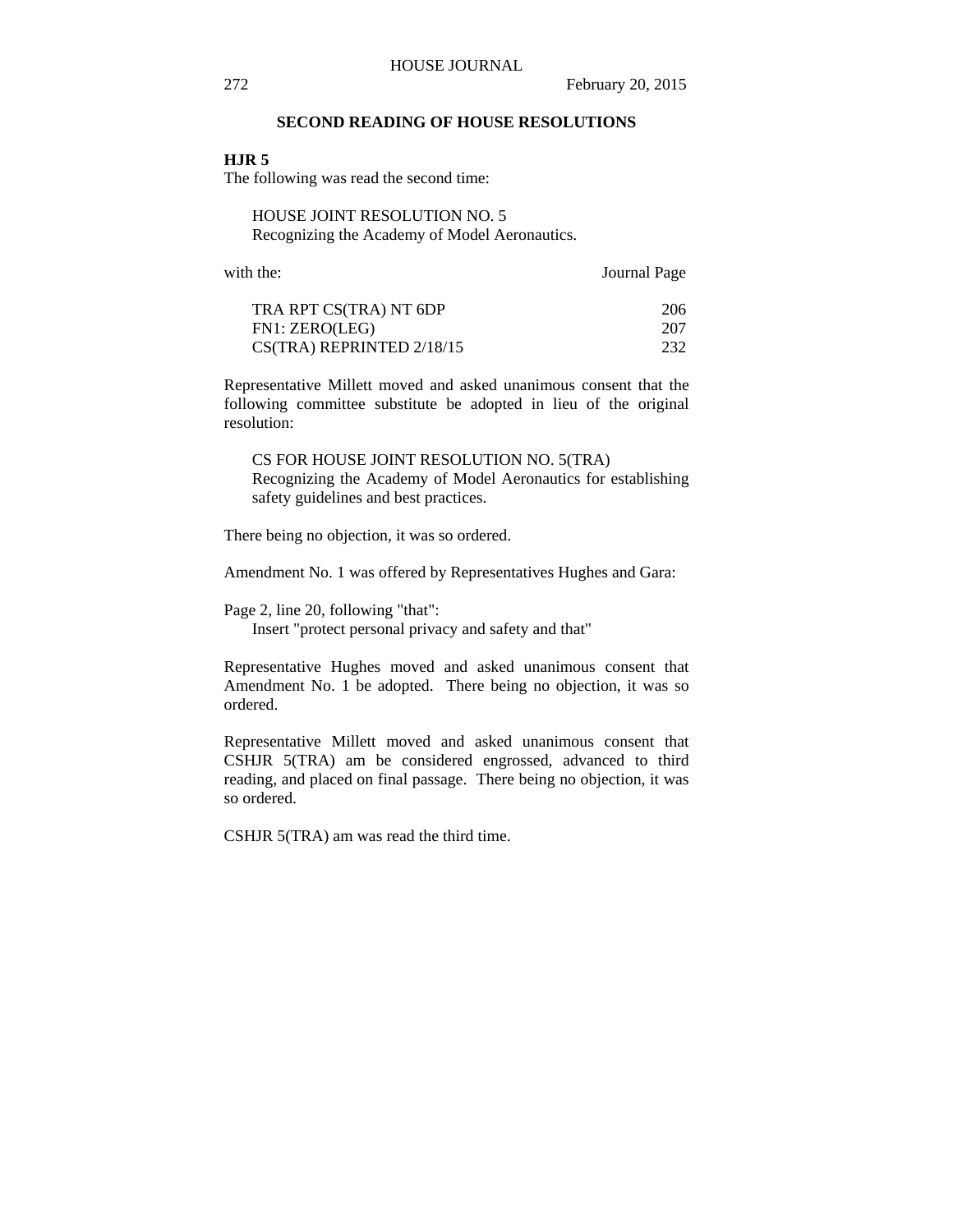The question being: "Shall CSHJR 5(TRA) am pass the House?" The roll was taken with the following result:

CSHJR 5(TRA) am Third Reading Final Passage

#### **YEAS: 37 NAYS: 0 EXCUSED: 2 ABSENT: 1**

Yeas: Chenault, Claman, Colver, Drummond, Edgmon, Foster, Gara, Gattis, Gruenberg, Guttenberg, Hawker, Herron, Hughes, Johnson, Josephson, Kawasaki, Keller, Kito, Kreiss-Tomkins, LeDoux, Millett, Munoz, Neuman, Olson, Ortiz, Pruitt, Reinbold, Saddler, Seaton, Talerico, Tarr, Thompson, Tilton, Tuck, Vazquez, Wilson, Wool

Excused: Nageak, Stutes

Absent: Lynn

And so, CSHJR 5(TRA) am passed the House and was referred to the Chief Clerk for engrossment.

#### **LEGISLATIVE CITATIONS**

Representative Millett moved and asked unanimous consent that the House approve the citations on the calendar. There being no objection, the following citations were approved and sent to enrolling:

Honoring - Greater Wasilla Chamber of Commerce, 2014 Alaska Chamber of the Year

By Representatives Gattis, Chenault, Claman, Colver, Drummond, Edgmon, Foster, Gara, Gruenberg, Guttenberg, Hawker, Herron, Hughes, Johnson, Josephson, Kawasaki, Keller, Kito, Kreiss-Tomkins, LeDoux, Lynn, Millett, Munoz, Nageak, Neuman, Olson, Ortiz, Pruitt, Saddler, Seaton, Stutes, Talerico, Tarr, Thompson, Tilton, Tuck, Vazquez, Wilson, Wool; Senator Stoltze

Honoring - Kodiak High School Boys Cross Country Team, 2014 State Champions

By Senator Stevens; Representatives Stutes, Chenault, Claman, Colver, Drummond, Edgmon, Foster, Gara, Gattis, Gruenberg, Guttenberg, Hawker, Herron, Hughes, Johnson, Josephson, Kawasaki,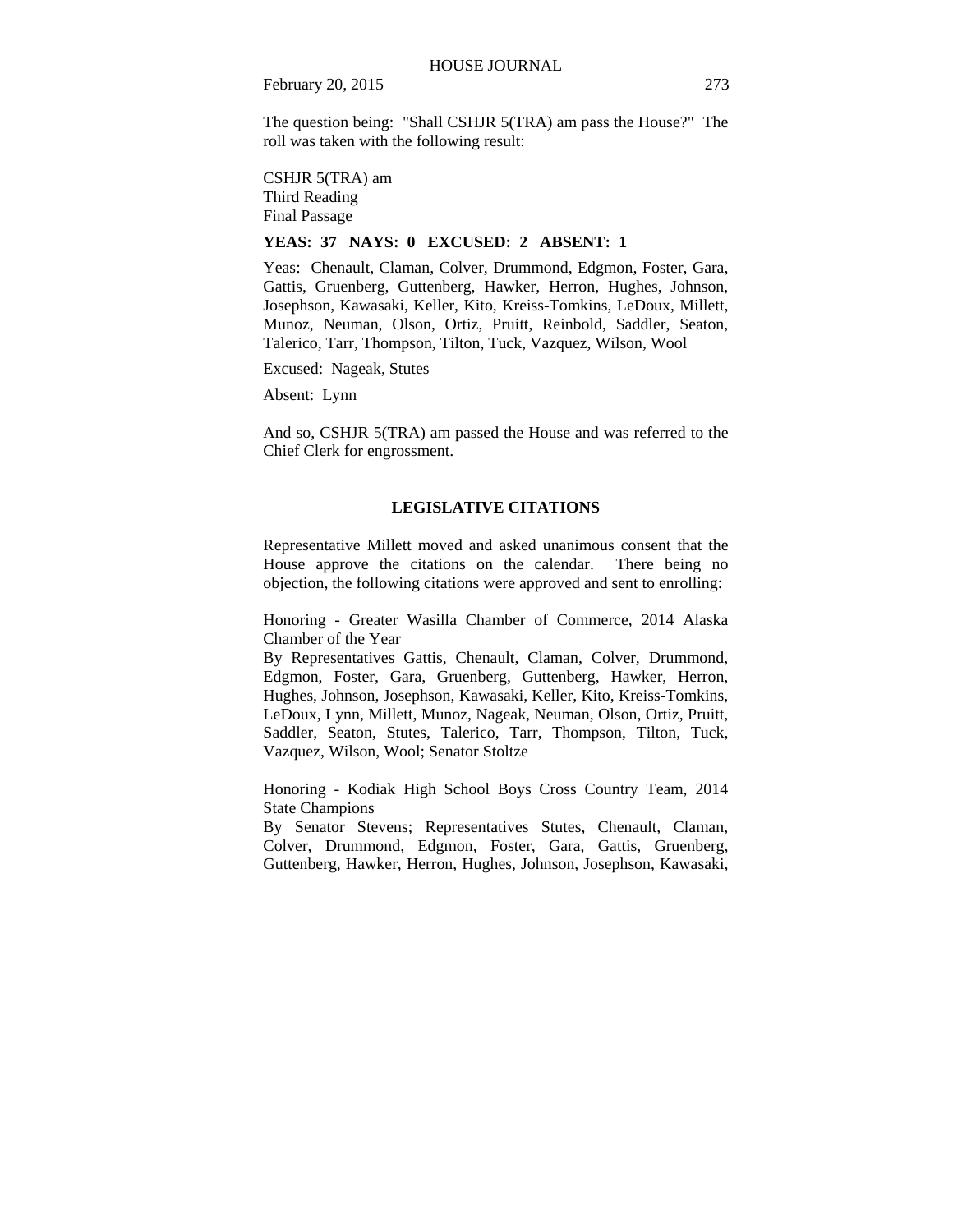Keller, Kito, Kreiss-Tomkins, LeDoux, Lynn, Millett, Munoz, Nageak, Neuman, Olson, Ortiz, Pruitt, Saddler, Seaton, Talerico, Tarr, Thompson, Tilton, Tuck, Vazquez, Wilson, Wool

#### In Memoriam - Renn Tolman

By Representatives Seaton, Chenault, Claman, Colver, Drummond, Edgmon, Foster, Gara, Gattis, Gruenberg, Guttenberg, Hawker, Herron, Hughes, Johnson, Josephson, Kawasaki, Keller, Kito, Kreiss-Tomkins, LeDoux, Lynn, Millett, Munoz, Nageak, Neuman, Olson, Ortiz, Pruitt, Saddler, Stutes, Talerico, Tarr, Thompson, Tilton, Tuck, Vazquez, Wilson, Wool; Senator Stevens

#### In Memoriam - Juanita Agnes (Perez) Stanley

By Representatives Ortiz, Chenault, Claman, Colver, Drummond, Edgmon, Foster, Gara, Gattis, Gruenberg, Guttenberg, Hawker, Herron, Hughes, Johnson, Josephson, Kawasaki, Keller, Kito, Kreiss-Tomkins, LeDoux, Lynn, Millett, Munoz, Nageak, Neuman, Olson, Pruitt, Saddler, Seaton, Stutes, Talerico, Tarr, Thompson, Tilton, Tuck, Vazquez, Wilson, Wool

#### In Memoriam - Patricia Williams

By Senator Giessel; Representatives Chenault, Claman, Colver, Drummond, Edgmon, Foster, Gara, Gattis, Gruenberg, Guttenberg, Hawker, Herron, Hughes, Johnson, Josephson, Kawasaki, Keller, Kito, Kreiss-Tomkins, LeDoux, Lynn, Millett, Munoz, Nageak, Neuman, Olson, Ortiz, Pruitt, Saddler, Seaton, Stutes, Talerico, Tarr, Thompson, Tilton, Tuck, Vazquez, Wilson, Wool

#### **UNFINISHED BUSINESS**

Representative Millett moved and asked unanimous consent that the following members be excused from a call of the House. There being no objection, the members were excused as noted:

Representative Chenault – from 6:30 p.m., today to 10:00 p.m., February 22

Representative Vazquez – from 6:00 a.m., February 21 to 10:00 p.m., February 22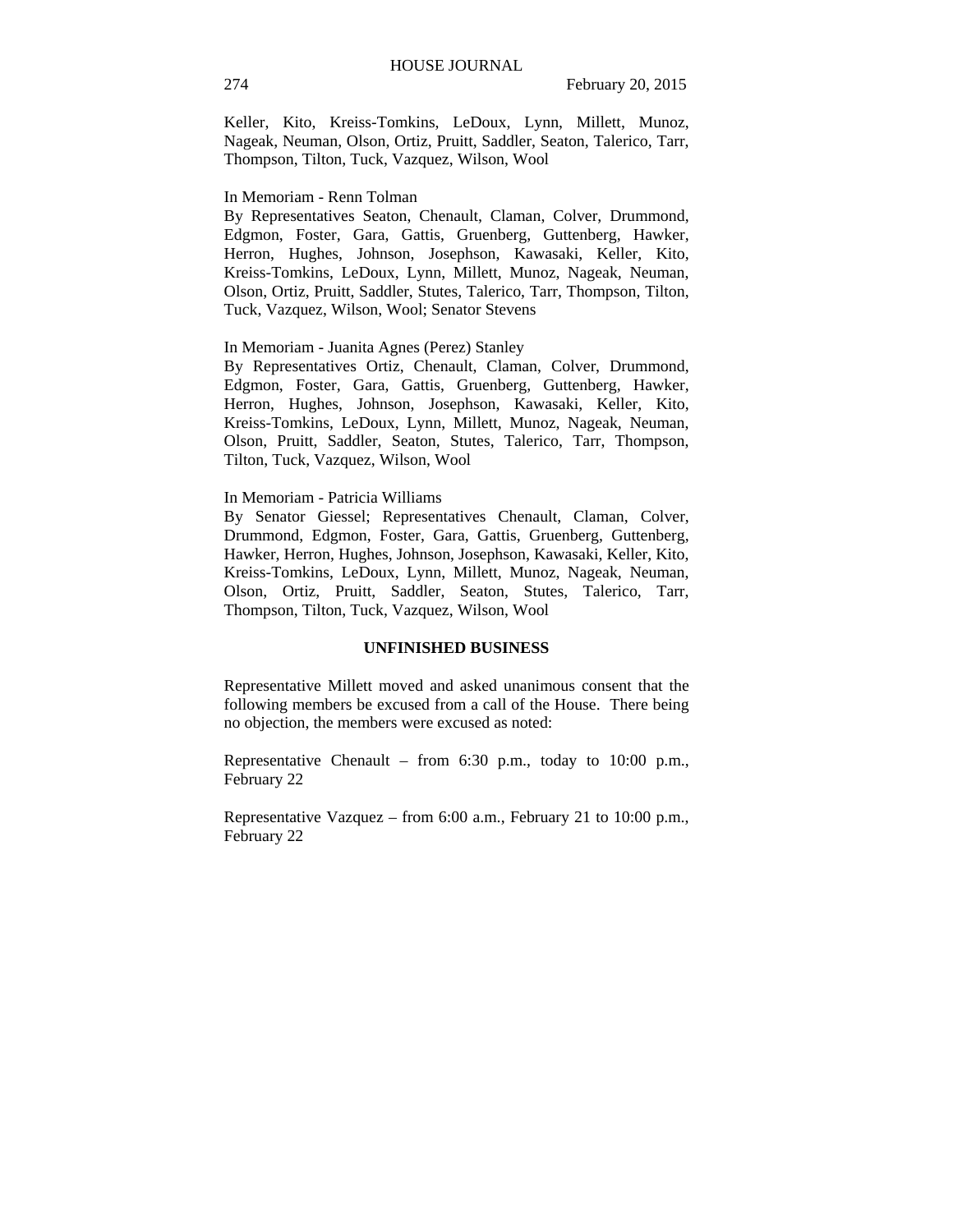Representative LeDoux – from 11:30 a.m., February 23 to 1:45 p.m., February 24 (amended from page 240)

Representative Seaton – from noon to 2:00 p.m., February 25

Representative Keller – from 5:30 p.m., March 5 to 6:30 p.m., March 8

Representative Millett – from 9:00 a.m., February 21 to 10:00 p.m., February 22

Representative Hughes – from 6:30 p.m., March 6 to 8:00 p.m., March 8

Representative Gara – from 6:30 p.m., today to 10:00 a.m., February 23

Representative Gruenberg – from 6:00 p.m., February 27 to 10:00 p.m., March 1

Representative Wool – from noon, February 27 to 10:15 a.m., March 2

Representative Claman – from 5:00 p.m., March 6 to noon, March 9

#### **HCR 4**

Representatives LeDoux and Munoz added their names as cosponsors to:

#### HOUSE CONCURRENT RESOLUTION NO. 4

Relating to the duties of delegates selected by the legislature to attend a convention of the states called under art. V, Constitution of the United States, to consider a countermand amendment to the Constitution of the United States; establishing as a joint committee of the legislature the Delegate Credential Committee and relating to the duties of the committee; providing for an oath for delegates and alternates to a countermand amendment convention; providing for a chair and assistant chair of the state's countermand amendment delegation; providing for the duties of the chair and assistant chair; providing instructions for the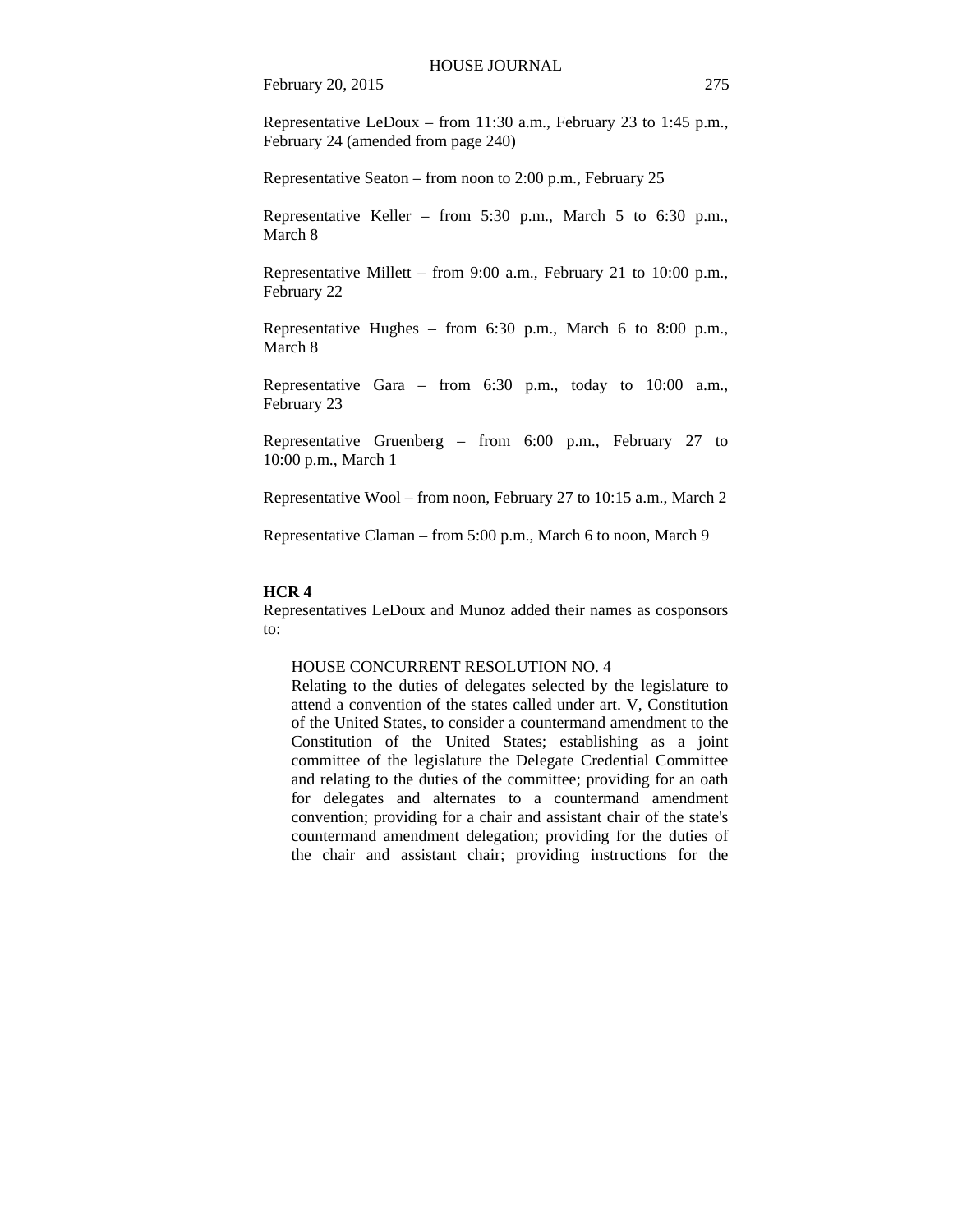selection of a convention president; and providing specific language for the countermand amendment on which the state's convention delegates are authorized by the legislature to vote to approve.

### **HJR 5**

Representatives Lynn, Millett, Kawasaki, and Colver added their names as cosponsors to:

CS FOR HOUSE JOINT RESOLUTION NO. 5(TRA) am

Recognizing the Academy of Model Aeronautics for establishing safety guidelines and best practices.

### **HJR 14**

Representative Munoz added her name as cosponsor to:

HOUSE JOINT RESOLUTION NO. 14

Making application to the United States Congress to call a convention of the states to propose a countermand amendment to the Constitution of the United States as provided under art. V, Constitution of the United States; and urging the legislatures of the other 49 states to make the same application.

### **HB 19**

Representative Tarr added her name as cosponsor to:

HOUSE BILL NO. 19

"An Act adding to the powers and duties of the State Commission for Human Rights; and relating to and prohibiting discrimination based on sexual orientation or gender identity or expression."

### **HB 35**

Representatives Olson, Tilton, and Pruitt added their names as cosponsors to:

CS FOR HOUSE BILL NO. 35(STA)

"An Act establishing March 27 as Great Alaska Good Friday Earthquake Remembrance Day."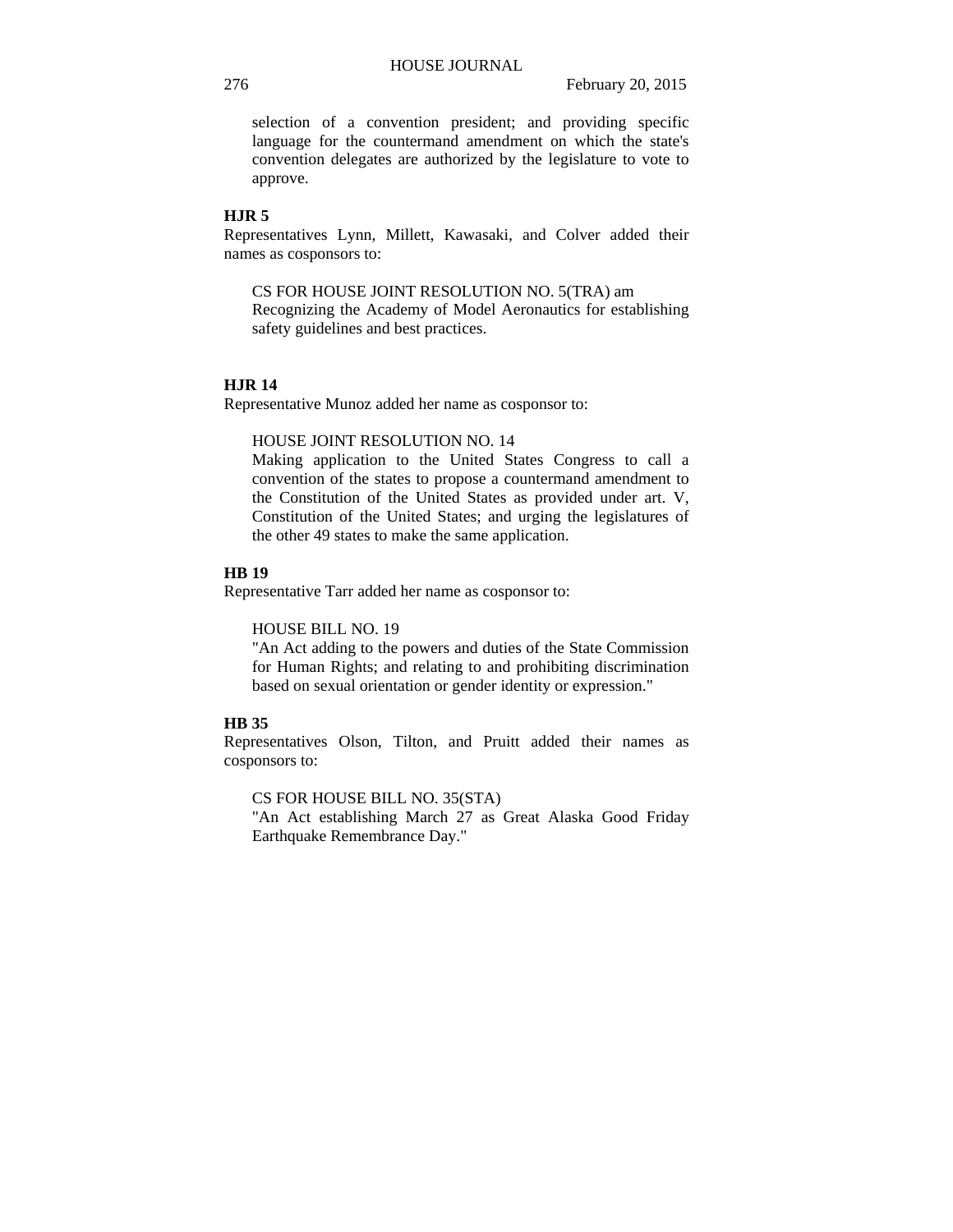### **HB 42**

Representative Tarr added her name as cosponsor to:

### HOUSE BILL NO. 42

"An Act adding to the powers and duties of the State Commission for Human Rights; and relating to and prohibiting discrimination based on sexual orientation or gender identity or expression."

### **HB 43**

Representatives Hughes, Olson, Tilton, Kawasaki, Tuck, Josephson, LeDoux, Johnson, Tarr, and Colver added their names as cosponsors to:

CS FOR HOUSE BILL NO. 43(STA)

"An Act establishing Alaska Law Enforcement Officers' Day."

### **HB 92**

Representative Tuck added his name as cosponsor to:

#### HOUSE BILL NO. 92

"An Act relating to the labeling of food; relating to the misbranding of food; requiring labeling of food produced with genetic engineering; and providing for an effective date."

#### **ENGROSSMENT**

#### **HJR 5**

CSHJR 5(TRA) am was engrossed, signed by the Speaker and Chief Clerk, and transmitted to the Senate for consideration.

#### **HB 35**

CSHB 35(STA) was engrossed, signed by the Speaker and Chief Clerk, and transmitted to the Senate for consideration.

### **HB 43**

CSHB 43(STA) was engrossed, signed by the Speaker and Chief Clerk, and transmitted to the Senate for consideration.